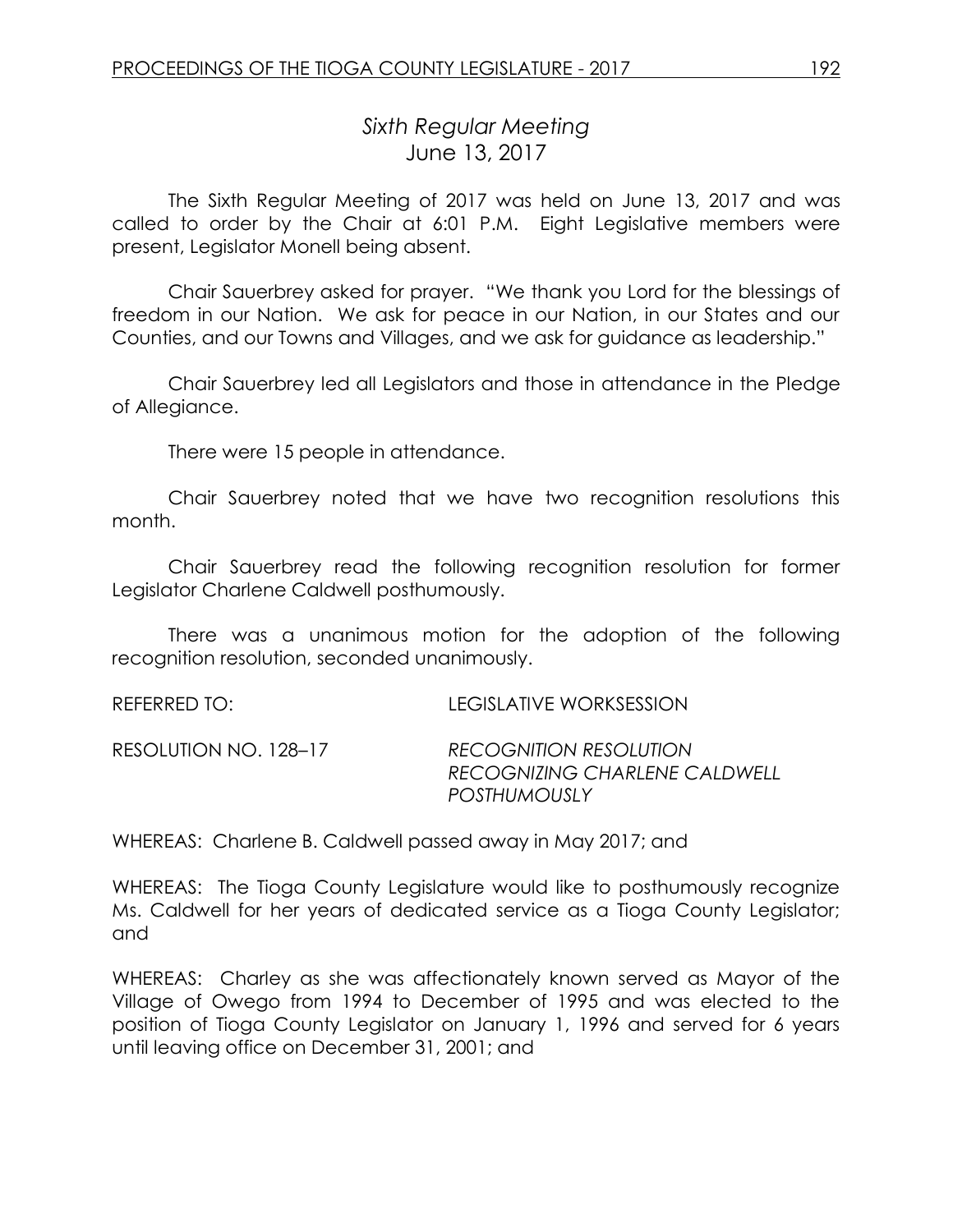WHEREAS: Charley served as Chair of Personnel, Legislative Support and Elections, and the Public Safety Committee. She also served on the Social Services, County Clerk & Records Management, Economic Development & Planning/Tourism/Legal/Information Systems/Job Training, Safety/Right to Know, and Public Safety and Probation Committees; and

WHEREAS: One of Charley's most significant projects was her leadership role on the Project Advisory Committee for the Court Street bridge located in Owego, New York. The former bridge had been deemed unsafe and New York State DOT required the demolition and reconstruction of a new bridge. Charley along with other members of the Project Advisory Committee worked with DOT to ensure the new bridge would reflect the local history and tradition of the community while keeping with the natural surroundings of our historic community. There were many challenges during the process, however because of her dedication and tenacity, the project moved forward. Our beautiful Court Street bridge stands today as a reminder of strong leadership and community will; and

WHEREAS: Charley is survived by her three children, daughter Ann Milaski and two sons, Clay Caldwell and John Caldwell; therefore be it

RESOLVED: That the Tioga County Legislature, on its own behalf, as well as on behalf of the citizens of Tioga County, express sincere gratitude and recognize Charlene B. Caldwell posthumously for her years of dedicated service to Tioga County as a Tioga County Legislator; and be it further

RESOLVED: That this resolution be spread upon the minutes of this meeting and a certified copy be presented to the family of Charlene B. Caldwell.

## ROLL CALL VOTE

Unanimously Yes – Legislators Roberts, Standinger, Sullivan, Weston, Hollenbeck, Huttleston, Mullen and Sauerbrey.

No – None.

Absent – Legislator Monell.

## RESOLUTION ADOPTED UNANIMOUSLY.

Legislator Standinger read and presented the following recognition resolution to Susan Bogart of the Mental Hygiene Department.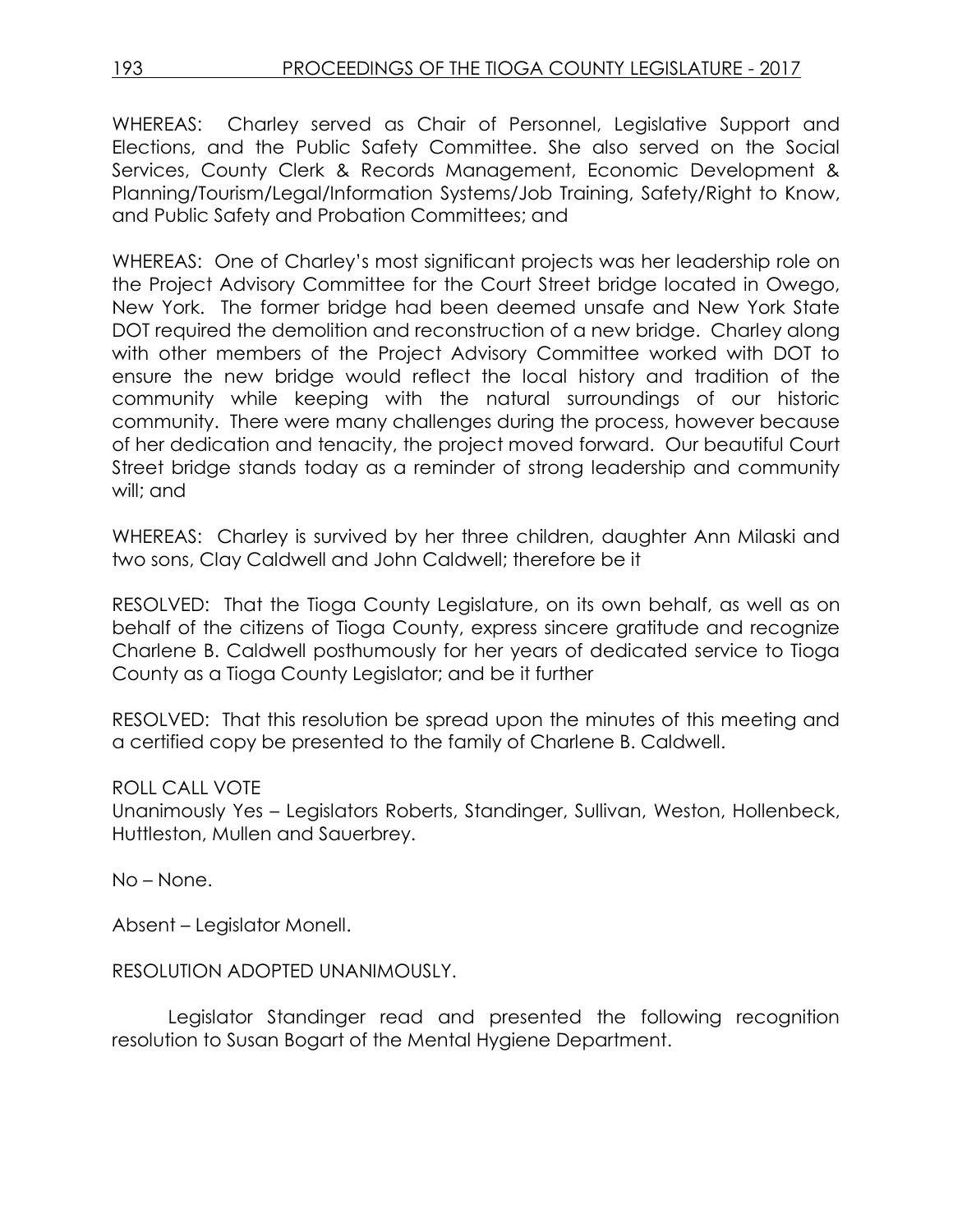There was a unanimous motion for the adoption of the following recognition resolution, seconded unanimously.

| REFERRED TO           | <b>HEALTH &amp; HUMAN SERVICES COMMITTEE</b>           |
|-----------------------|--------------------------------------------------------|
| RESOLUTION NO. 129–17 | <b>RECOGNITION OF</b><br>SUSAN E. BOGART'S 20 YEARS OF |
|                       | DEDICATED SERVICE TO THE TIOGA COUNTY                  |

WHEREAS: Susan E. Bogart was appointed to the position of Records Management Clerk on May 5, 1997 with Tioga County Department of Mental Hygiene; the position she still holds; and

*DEPARTMENT OF MENTAL HYGIENE*

WHEREAS: Susan E. Bogart has been extremely dedicated, loyal and professional in the performance of her duties and responsibilities during the past 20 years to the Mental Hygiene Department. She has earned the respect of her director, colleagues and peers throughout Tioga County; and

WHEREAS: Mrs. Bogart will retire on June 30, 2017; therefore be it

RESOLVED: That the Tioga County Legislature, on its own behalf, as well as on behalf of the citizens of Tioga County, express sincere gratitude to Susan E. Bogart for her 20 years of dedicated and loyal service to the residents of Tioga County; and be it further

RESOLVED: That this resolution be spread upon the minutes of this meeting and a certified copy be presented to this outstanding employee, Susan E. Bogart.

#### ROLL CALL VOTE

Unanimously Yes – Legislators Roberts, Standinger, Sullivan, Weston, Hollenbeck, Huttleston, Mullen and Sauerbrey.

No – None.

Absent – Legislator Monell.

## RESOLUTION ADOPTED UNANIMOUSLY.

Lori Morgan, Community Services Director, spoke. "I am not her boss, she is my boss. I would just like to take this opportunity to acknowledge Sue Bogart for her 20 years of service. Sue has been an integral part of our day to day operations within the Records Department and that has served us very well. She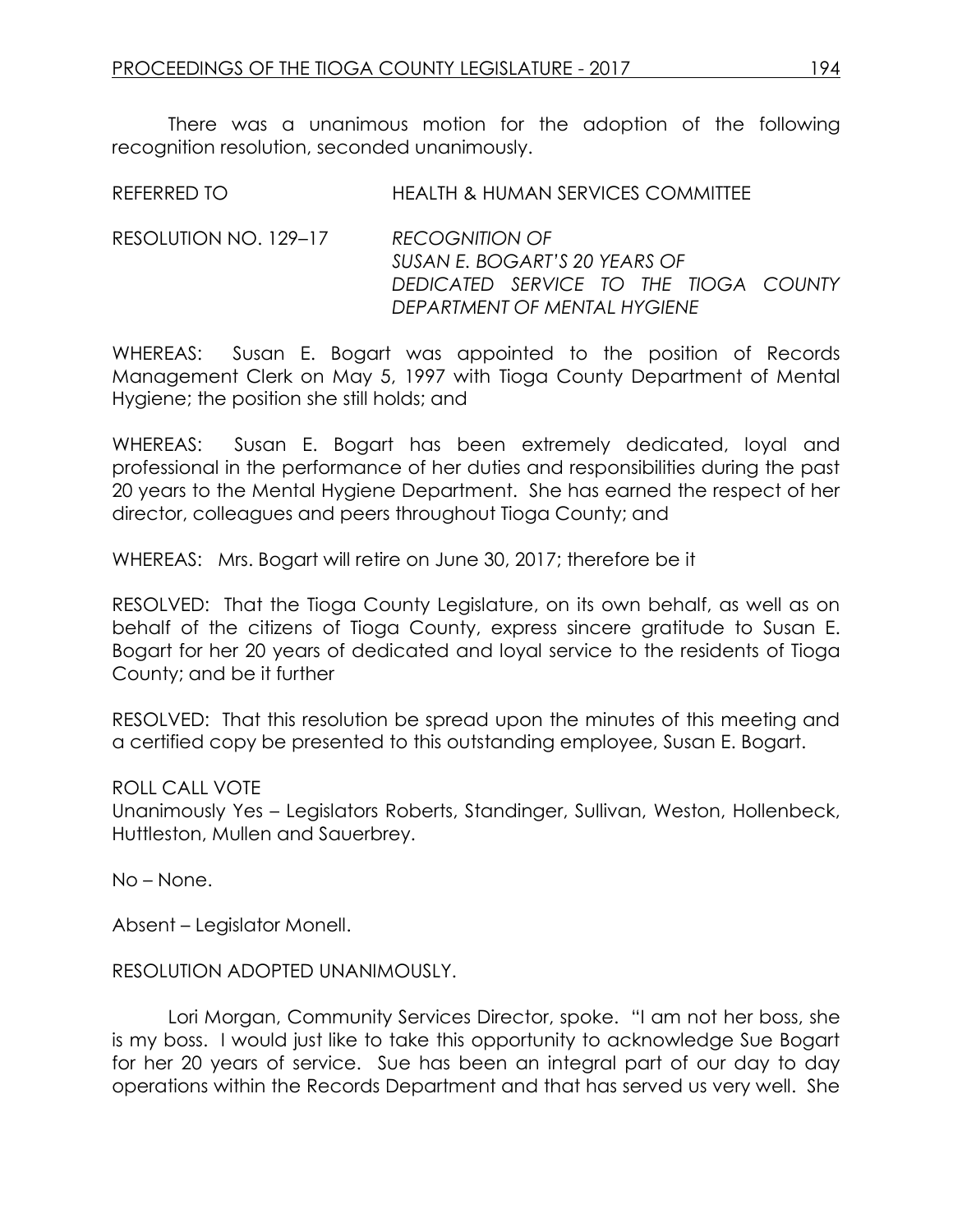will be truly missed and people wanted to share a little bit about Sue Bogart, so this comes from many people in our Department.

"Sue always comes to work with a smile on her face and is a joy to be around. She has a wealth of knowledge about many things, is always ready and willing to lend a helping hand. Sue is a great multitasker, often answering phones and e-mails as she attends to other tasks. Sue has exceeded expectations of a Records Clerk. She is a counselor, a secretary, and a conflict resolutionist. She is a shoulder to lean on for her colleagues and an advocate for patients. She is a data collector, a reporter, and all of the aforementioned rolled into one. She changes hats she wears on a daily basis with great ease. I am still trying to figure out how we are going to get along without her. Sue thank you for choosing to come to work with us every day, for helping us with the changes that have taken place over the past 20 years, and being easy and enjoyable to work with. Thank you for your time, energy and years of service. You will truly be missed by everyone."

Sue Bogart spoke. "Thank you and I am going to miss everybody."

Legislator Standinger read and presented the following Proclamation to Kylie Gates of the Public Health Department.

# **COUNTY OF TIOGA EXECUTIVE PROCLAMATION**

WHEREAS: June is nationally recognized as Safety Month; and

WHEREAS: 44% of deaths in Tioga County are related to unintentional injuries and is the leading cause of deaths nation-wide; and

WHEREAS: Deaths related to distracted and impaired driving, workplace hazards, poisonings, falls and choking are completely preventable; and

WHEREAS: Safety at home consists of securing chemicals including prescription medications, preventing falls, caution around water, working fire alarms and reducing choking hazards; and

WHEREAS: Employers that support safe work environments see improved morale, increased productivity, lower costs and fewer injuries; and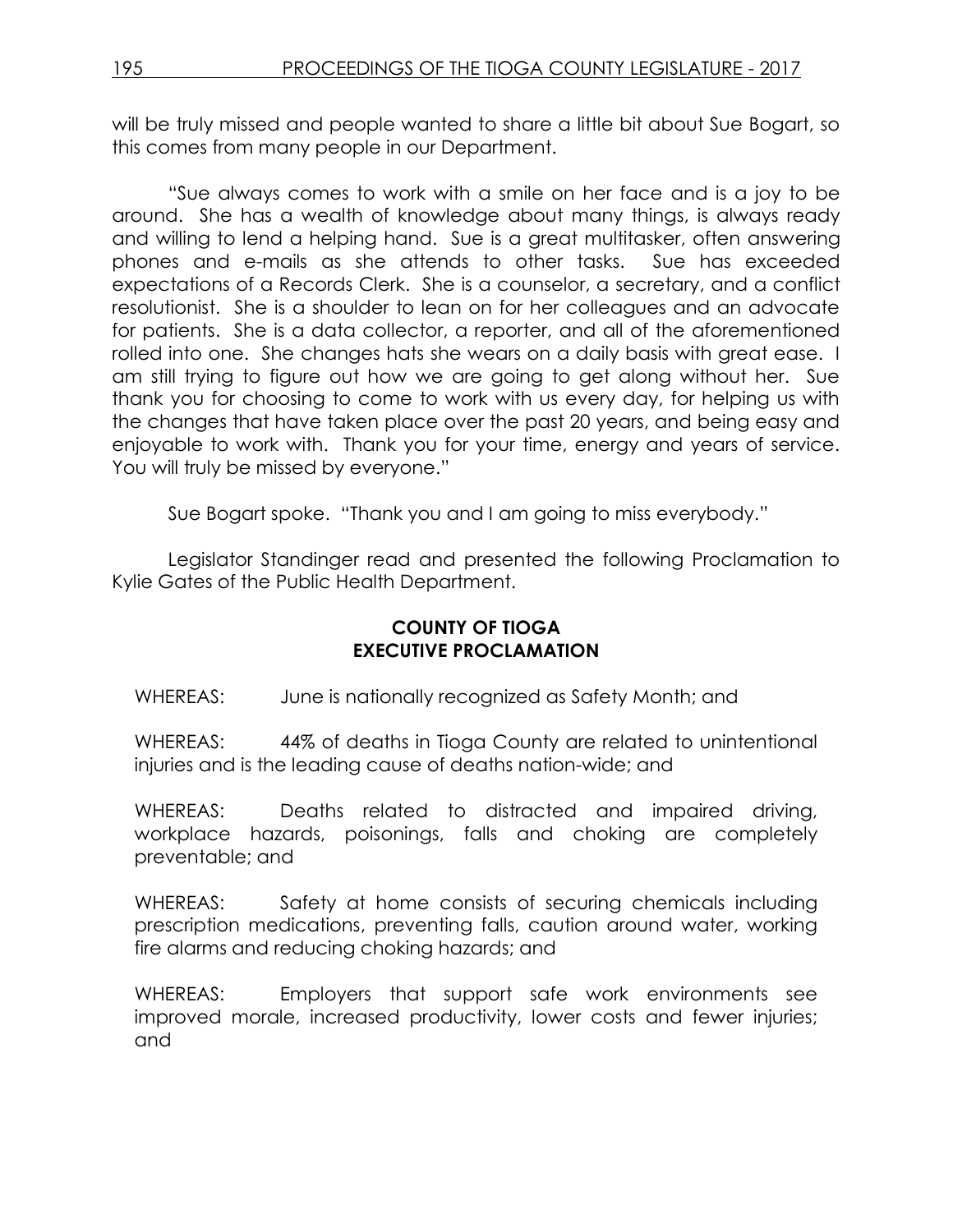WHEREAS: Steps to decrease distracted and impaired driving increases the safety of roads for all drivers, pedestrians and cyclists; therefore

THE TIOGA COUNTY LEGISLATURE, County of Tioga, does hereby proclaim the month of June 2017 as:

#### NATIONAL SAFETY MONTH

and urges all the citizens of our County to add safety into their daily work and home lives.

Legislator Standinger spoke. "That being said, Lisa McCafferty will now have something else to hang on the wall up there. A son of one of my friend's was just involved in a motorcycle accident unfortunately and he is still sitting in the hospital because someone was not paying attention and pulled out in front of him. We can all talk about people we know that have been involved in accidents of one variety or another, and the whole key is that we pay attention to what the heck we are doing and if we do that we will be a lot safer."

Kylie Gates of the Public Health Department spoke. "I am a Public Health Educator with Tioga County Public Health. Tioga County Public Health will continue to focus on summer safety. We will be at Strawberry Festival this weekend both at the 5K and we will be in the parade. We will be sending home summer safety tips to all of our students from preschool to second grade throughout the County. We also continue to have free tick removal kits at Tioga County Public Health, Tioga County Department of Aging, and at all of our Rabies Clinics. We will also be holding at least two more car seat check events between now and September, and we will continue to update our Facebook page and website with summer safety tips all summer long. Thank you."

There was no privilege of the floor.

Legislator Roberts made a motion to approve the minutes of May 9 and 18, 2017, seconded by Legislator Sullivan, and carried.

Chair Sauerbrey stated that all Legislative Committees met this month and the minutes are or will be on file with the Clerk of the Legislature.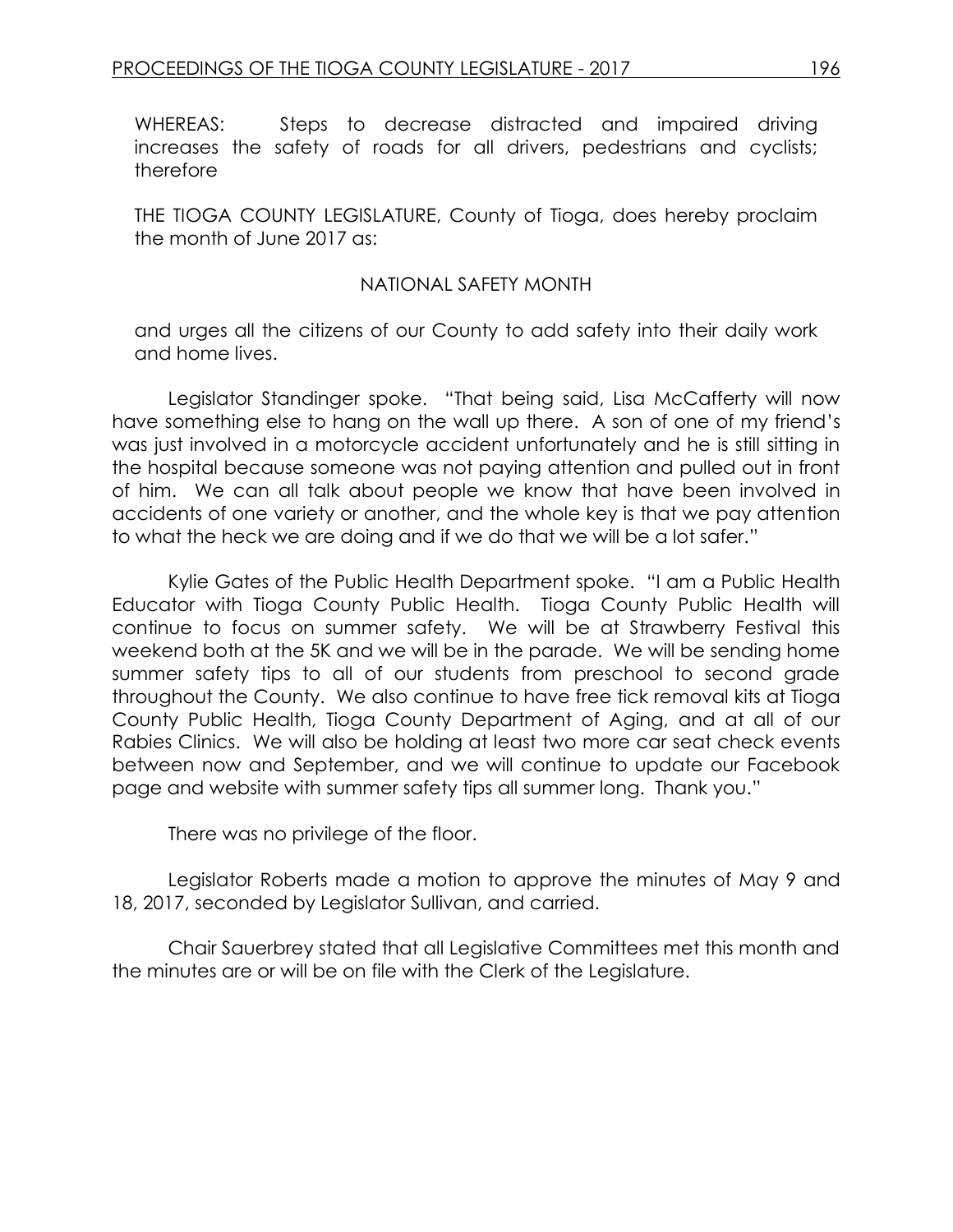Legislator Roberts moved for the adoption of the following resolution, seconded by Legislator Sullivan.

REFERRED TO: LEGISLATIVE WORKSESSION RESOLUTION NO. 130–17 *ADOPT EMPLOYEE HANDBOOK*

*REPLACING POLICY HANDBOOK*

WHEREAS: A Tioga County Policy Handbook was adopted by the Tioga County Legislature on December 12, 1988; and

WHEREAS: Over the years policies have been added and are fragmented throughout the policy handbook so searching mechanisms are limited; and

WHEREAS: Policies adopted included forms that were made a part of the Policy Handbook; and

WHEREAS: Policy 33 History Books "Seasons of Change" is no longer needed; and

WHEREAS: It is the intent of the Legislature to have an Employee Handbook that is easy to discern, user friendly, and searching capabilities located to specific content, and all forms removed and kept in a separate folder on the County's Intranet; therefore be it

RESOLVED: That the current Policy Handbook shall be replaced by a new Employee Handbook, with the removal of History Books "Seasons of Change" Policy, which will be located out on Tioga County's Intranet and available to all employees of Tioga County along with any and all forms pertaining to any sections of the Employee Handbook.

ROLL CALL VOTE

Yes – Legislators Sauerbrey, Roberts, Standinger, Sullivan, Weston, Hollenbeck, Huttleston, and Mullen.

No – None.

Absent – Legislator Monell.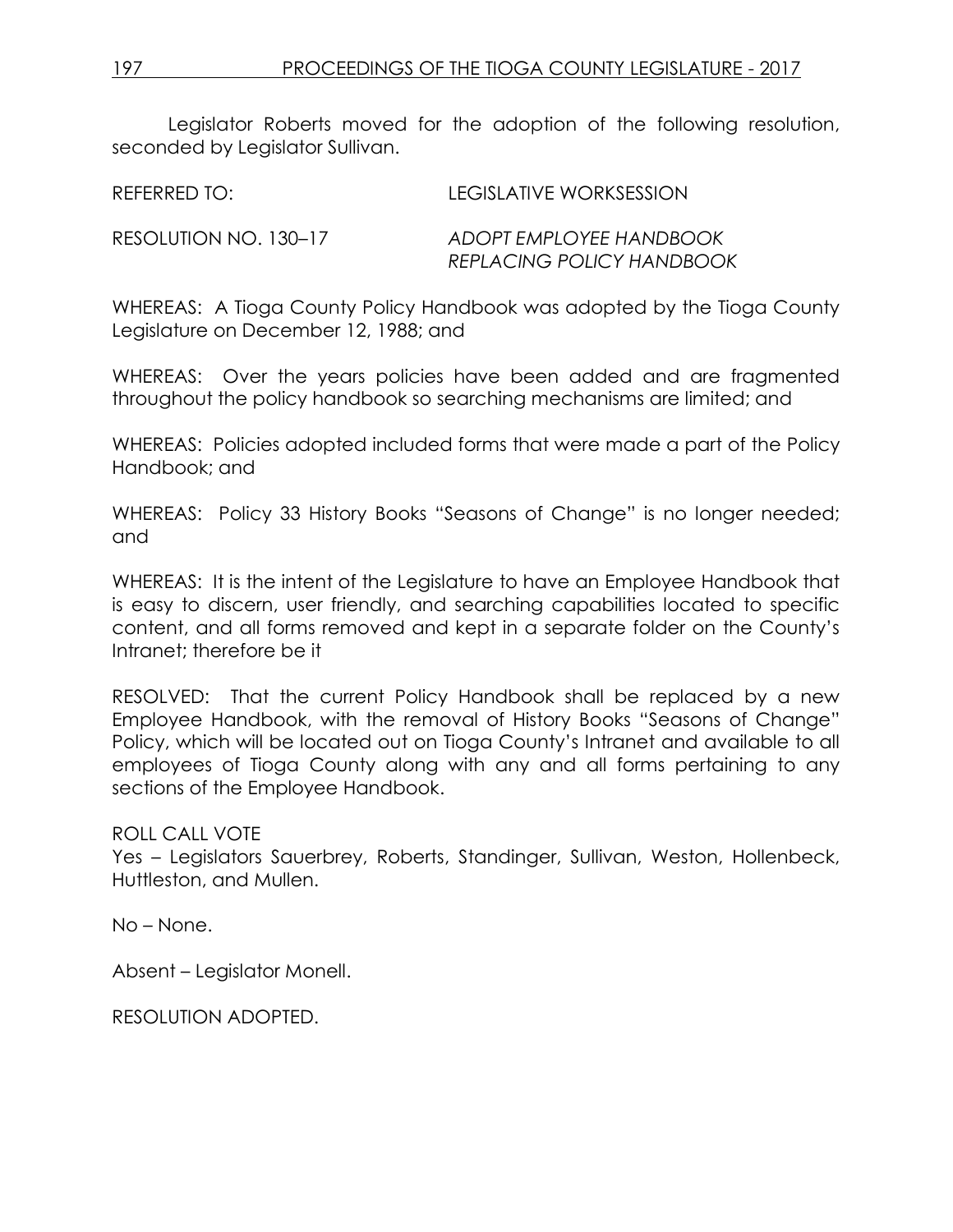Legislator Mullen moved for the adoption of the following resolution, seconded by Legislator Sullivan.

REFERRED TO: PUBLIC SAFETY COMMITTEE RESOLUTION NO.131-17 *APPROVE ALTERNATIVES TO INCARCERATION 2017-2018* 

WHEREAS: The Alternatives to Incarceration Service Plan for 2017-2018 was presented to members of the Alternatives to Incarceration Board via email distribution on May 10, 2017 and approved; and

*FUNDING* 

*SERVICE PLAN AND APPLICATION FOR* 

WHEREAS: The Alternatives to Incarceration Programs in Tioga County for PreTrial Release and Community Service have a long standing tradition of being an effective tool to reduce the amount of inmates in the Tioga County Jail; therefore, as the ATI Board approves the proposed plan, the Tioga County Legislature will also support it; therefore be it

RESOLVED: That the Tioga County Legislature approves the Alternatives to Incarceration Service Plan for the time period of 7/1/2017 to 6/30/2018 and submit same to the NYS Division of Criminal Justice Services and Office of Probation and Correctional Alternatives to continue state-grant funding for Pre-Trial Release, Community Service, and Specialized Alcohol/Drug Treatment.

## ROLL CALL VOTE

Yes – Legislators Sauerbrey, Roberts, Standinger, Sullivan, Weston, Hollenbeck, Huttleston, and Mullen.

No – None.

Absent – Legislator Monell.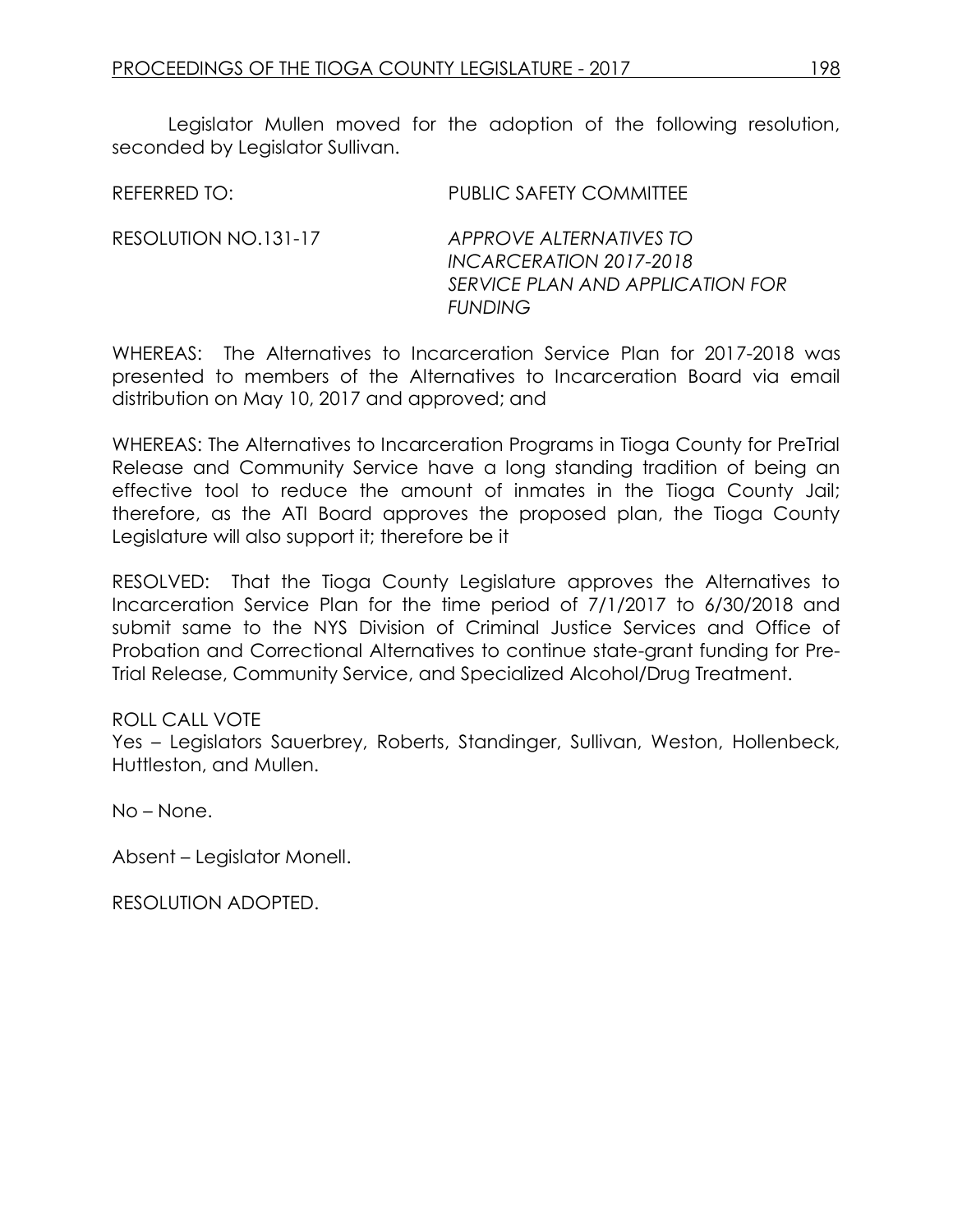Legislator Mullen moved for the adoption of the following resolution, seconded by Legislator Standinger.

| REFERRED TO:          | <b>PUBLIC SAFETY COMMITTEE</b><br><b>FINANCE COMMITTEE</b>                                            |
|-----------------------|-------------------------------------------------------------------------------------------------------|
| RESOLUTION NO. 132-17 | ACCEPTANCE OF HOMELAND SECURITY<br><b>GRANT AND APPROPRIATION OF FUNDS -</b><br><b>BUREAU OF FIRE</b> |

WHEREAS: The Office of Homeland Security announced in 2016 a Statewide Interoperable Communications Formula-Based Grant to the Tioga County Office Bureau of Fire. The grant was to be used as continuation of 2012 Interoperability Grant, to purchase subscriber equipment and maintenance of tower sites; and

WHEREAS: The Tioga County Bureau of Fire/EMS Office was authorized to apply for said grant by Resolution #224-16 (11/15/16); and

WHEREAS: The Tioga County Bureau of Fire/EMS Office has been awarded continuation of said grant in the amount of \$442,981 and said funds need to be appropriated; therefore be it

RESOLVED: That the grant funds be appropriated as follows:

From: A3415 433063 IO2016- State Aid Interoperable Communication Grant \$442,981.00

| To: A3415 520230 IO2016 Radio & Equipment | \$330,000.00 |
|-------------------------------------------|--------------|
| A3415 540140 IO2016 Contracted Services   | \$112,981.00 |

ROLL CALL VOTE

Yes – Legislators Sauerbrey, Roberts, Standinger, Sullivan, Weston, Hollenbeck, Huttleston, and Mullen.

No – None.

Absent – Legislator Monell.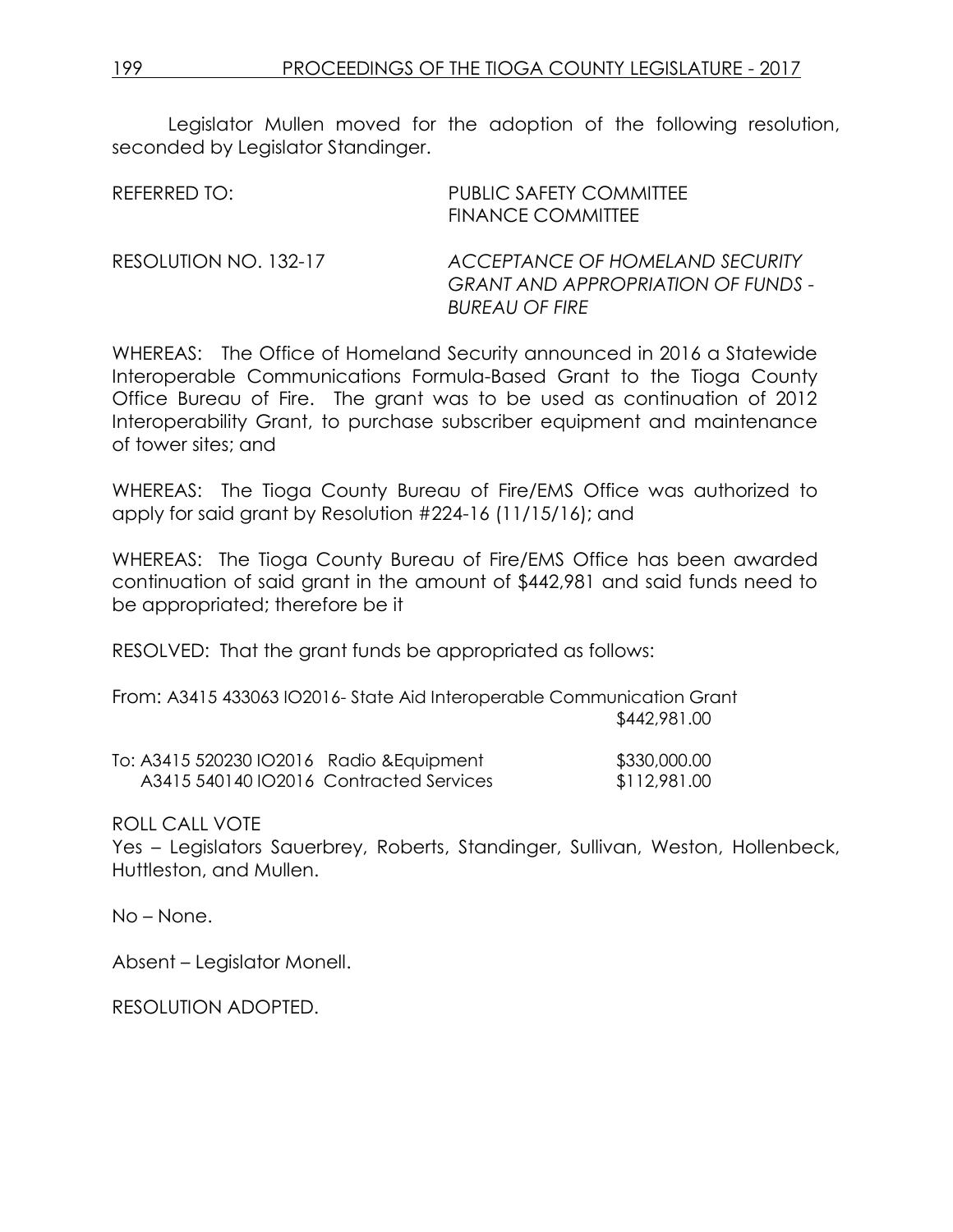Legislator Sullivan moved for the adoption of the following resolution, seconded by Legislator Hollenbeck.

| REFERRED TO:          | <b>FINANCE COMMITTEE</b>               |
|-----------------------|----------------------------------------|
| RESOLUTION NO. 133-17 | ERRONEOUS ASSESSMENT<br>TOWN OF BARTON |

WHEREAS: An application for Corrected Tax Roll for the year 2017 indicates that parcel #659 in the Town of Barton assessed to Chaffee, Bradley J on the 2017 tax roll of the Town of Barton is erroneous in that due to a SCAR decision, the total assessment was reduced to \$58,000 for the 2016 tax roll and the 2017 tax roll was not updated accordingly; be it therefore

RESOLVED: That a new bill be issued to Chaffee, Bradley J by the Town of Barton Tax Collector as follows:

|                    | Original Bill # | Corrected Bill # |
|--------------------|-----------------|------------------|
| County             | 644.22          | 441.31           |
| Recycle            | 29.76           | 20.39            |
| Town Wide          | 137.30          | 94.05            |
| <b>Barton Fire</b> | 76.10           | 54.42            |
|                    | \$887.38        | \$610.17         |

And be it further

RESOLVED: That the erroneous town tax of \$43.25 be charged back to the Town of Barton; and be it further

RESOLVED: That the erroneous solid waste tax of \$9.37 be charged back to the Solid Waste Fund; and be it further

RESOLVED: That the erroneous county tax of \$202.91 be charged to the proper account in the records of the County Treasurer; and be it further

RESOLVED: That the erroneous fire tax of \$21.68 be charged back to the Barton Fire.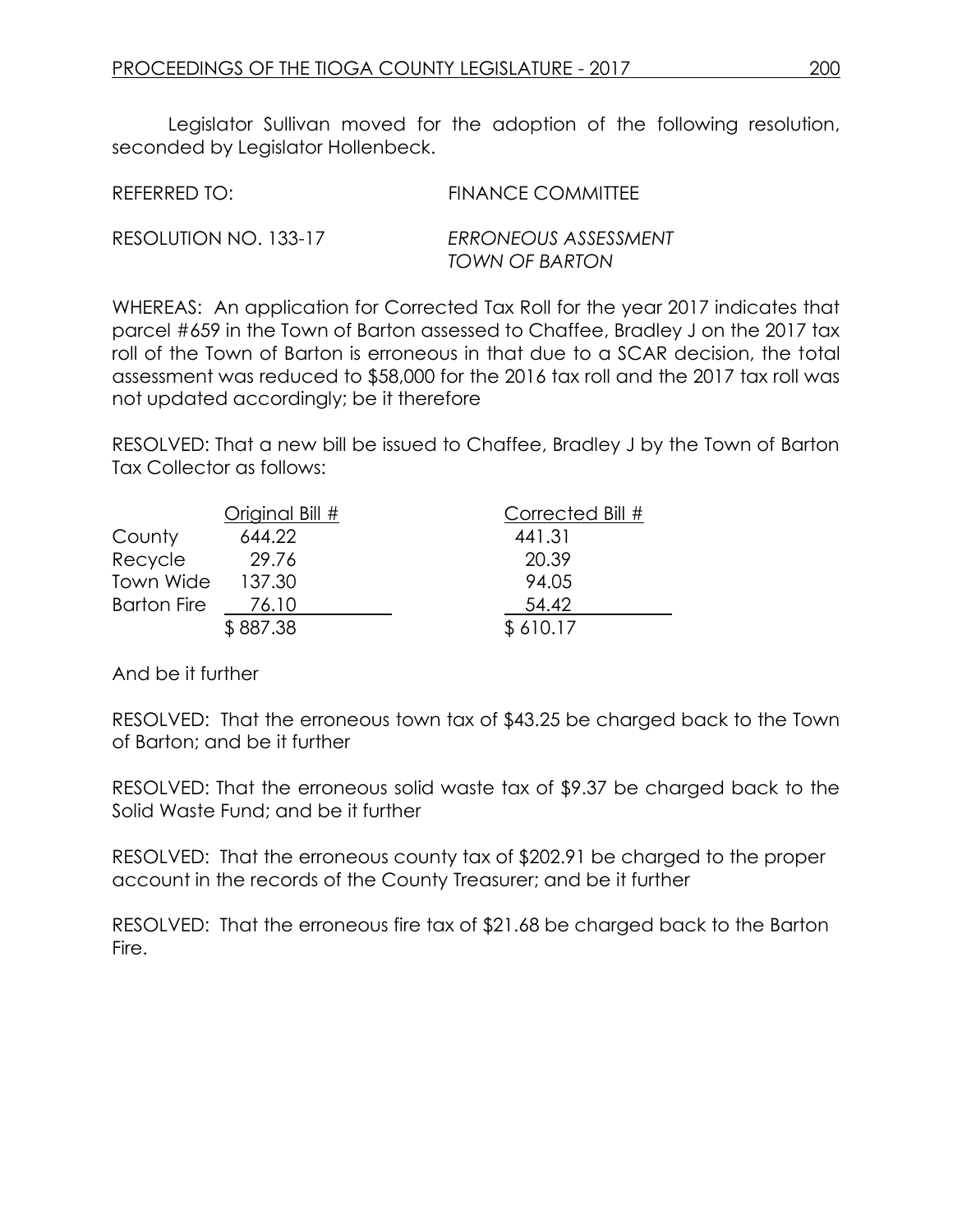Yes – Legislators Sauerbrey, Roberts, Standinger, Sullivan, Weston, Hollenbeck, Huttleston, and Mullen.

No – None.

Absent – Legislator Monell.

RESOLUTION ADOPTED.

Legislator Weston moved for the adoption of the following resolution, seconded by Legislator Standinger.

| <b>REFERRED TO:</b> | <b>LEGISLATIVE WORKSESSION</b> |
|---------------------|--------------------------------|

RESOLUTION NO. 134–17 *APPOINT DIRECTOR SOIL & WATER CONSERVATION DISTRICT*

WHEREAS: Mark Kwiatkowski, Pomona Grange Representative to the Tioga County Soil and Water Conservation District has agreed to serve another term; and

WHEREAS: The Pomona Grange has recommended Mark Kwiatkowski, farm operator in Owego to fill said new term; therefore be it

RESOLVED: That Mark Kwiatkowski is hereby appointed the Pomona Grange Representative to the Tioga County Soil and Water Conservation District retroactive to January 1, 2017 and ending March 31, 2020.

ROLL CALL VOTE

Yes – Legislators Sauerbrey, Roberts, Standinger, Sullivan, Weston, Hollenbeck, Huttleston, and Mullen.

No – None.

Absent – Legislator Monell.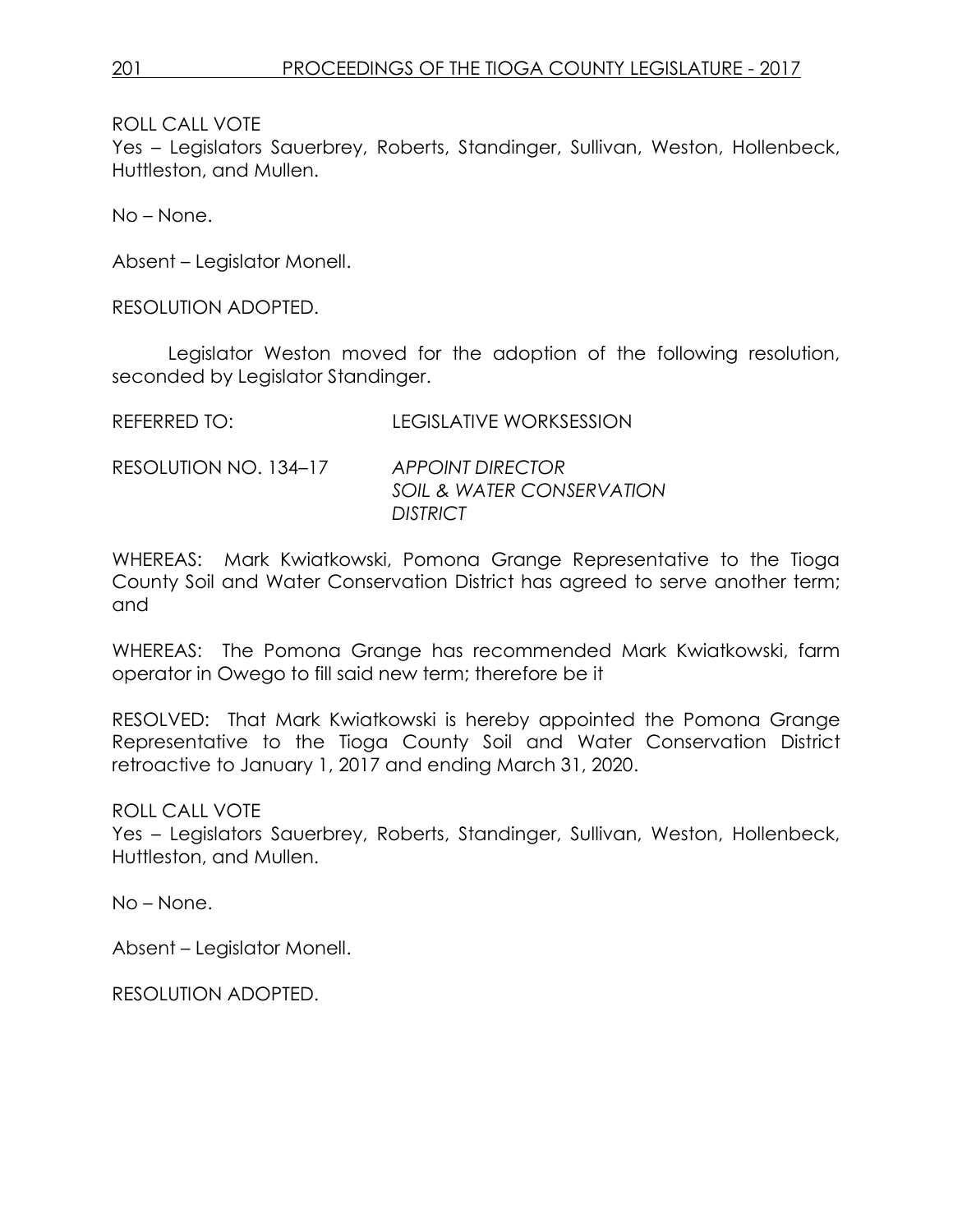Legislator Weston moved for the adoption of the following resolution, seconded by Legislator Hollenbeck.

REFERRED TO: ED&P COMMITTEE

RESOLUTION NO. 135-17 *RE-APPOINT MEMBER TO THE TIOGA COUNTY LOCAL DEVELOPMENT CORPORATION (TCLDC)*

WHEREAS: The term of Tioga County Local Development Corporation member, Christopher Curry, expired on March 31, 2017; and

WHEREAS: Christopher Curry has expressed a desire for re-appointment to serve another term; therefore be it

RESOLVED: That the Tioga County Legislature hereby re-appoint Christopher Curry for another three-year term of 4/1/17 – 3/31/20.

ROLL CALL VOTE Yes – Legislators Sauerbrey, Roberts, Standinger, Sullivan, Weston, Hollenbeck, Huttleston, and Mullen.

No – None.

Absent – Legislator Monell.

RESOLUTION ADOPTED.

Legislator Weston moved for the adoption of the following resolution, seconded by Legislator Hollenbeck.

REFERRED TO: ED&P COMMITTEE

RESOLUTION NO. 136-17 *RE-APPOINT MEMBER TO THE TIOGA COUNTY LOCAL DEVELOPMENT CORPORATION (TCLDC)*

WHEREAS: The term of Tioga County Local Development Corporation member, Lisa Engelbert, expired on March 31, 2017; and

WHEREAS: Lisa Engelbert has expressed a desire for re-appointment to serve another term; therefore be it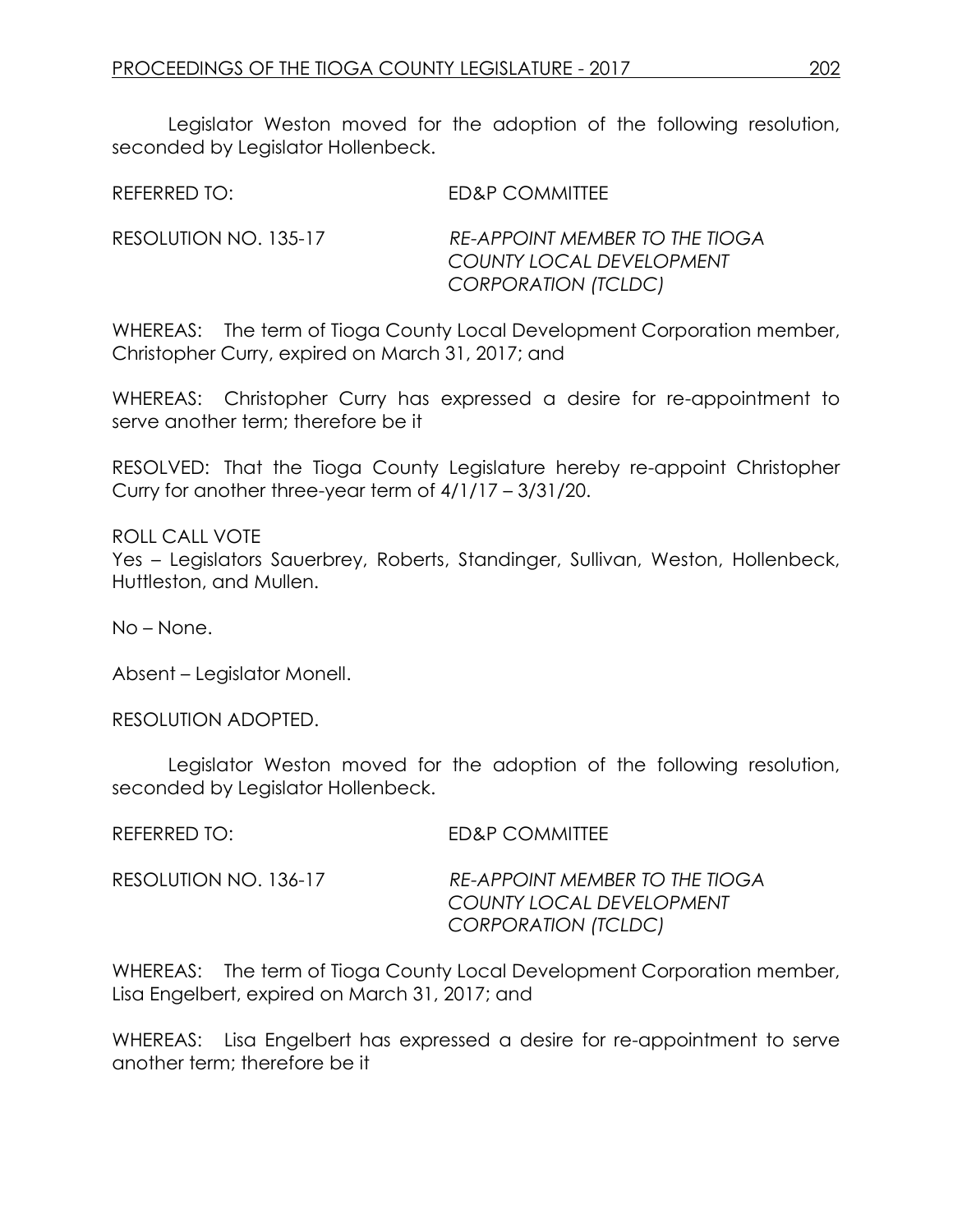## 203 PROCEEDINGS OF THE TIOGA COUNTY LEGISLATURE - 2017

RESOLVED: That the Tioga County Legislature hereby re-appoint Lisa Engelbert for another three-year term of 4/1/17 – 3/31/20.

ROLL CALL VOTE

Yes – Legislators Sauerbrey, Roberts, Standinger, Sullivan, Weston, Hollenbeck, Huttleston, and Mullen.

No – None.

Absent – Legislator Monell.

RESOLUTION ADOPTED.

Legislator Standinger moved for the adoption of the following resolution, seconded by Legislator Sullivan.

REFERRED TO: HEALTH & HUMAN SERVICES COMMITTEE

RESOLUTION NO. 137-17 *RESOLUTION REAPPOINTING MEMBER TO COMMUNITY SERVICES BOARD*

WHEREAS: Dr. Keith Nichols' appointment to the Community Services Board expired on March 31, 2017; and

WHEREAS: The Community Services Board has recommended Dr. Keith Nichols reappointment; and

WHEREAS: Section Article 41.11 (d) of the Mental Hygiene Law allows counties to determine the length of term of Community Services Board members; therefore be it

RESOLVED: That Dr. Keith Nichols be reappointed to the Community Services Board, for term starting April 1, 2017 and ending March 31, 2021.

## ROLL CALL VOTE

Yes – Legislators Sauerbrey, Roberts, Standinger, Sullivan, Weston, Hollenbeck, Huttleston, and Mullen.

No – None.

Absent – Legislator Monell.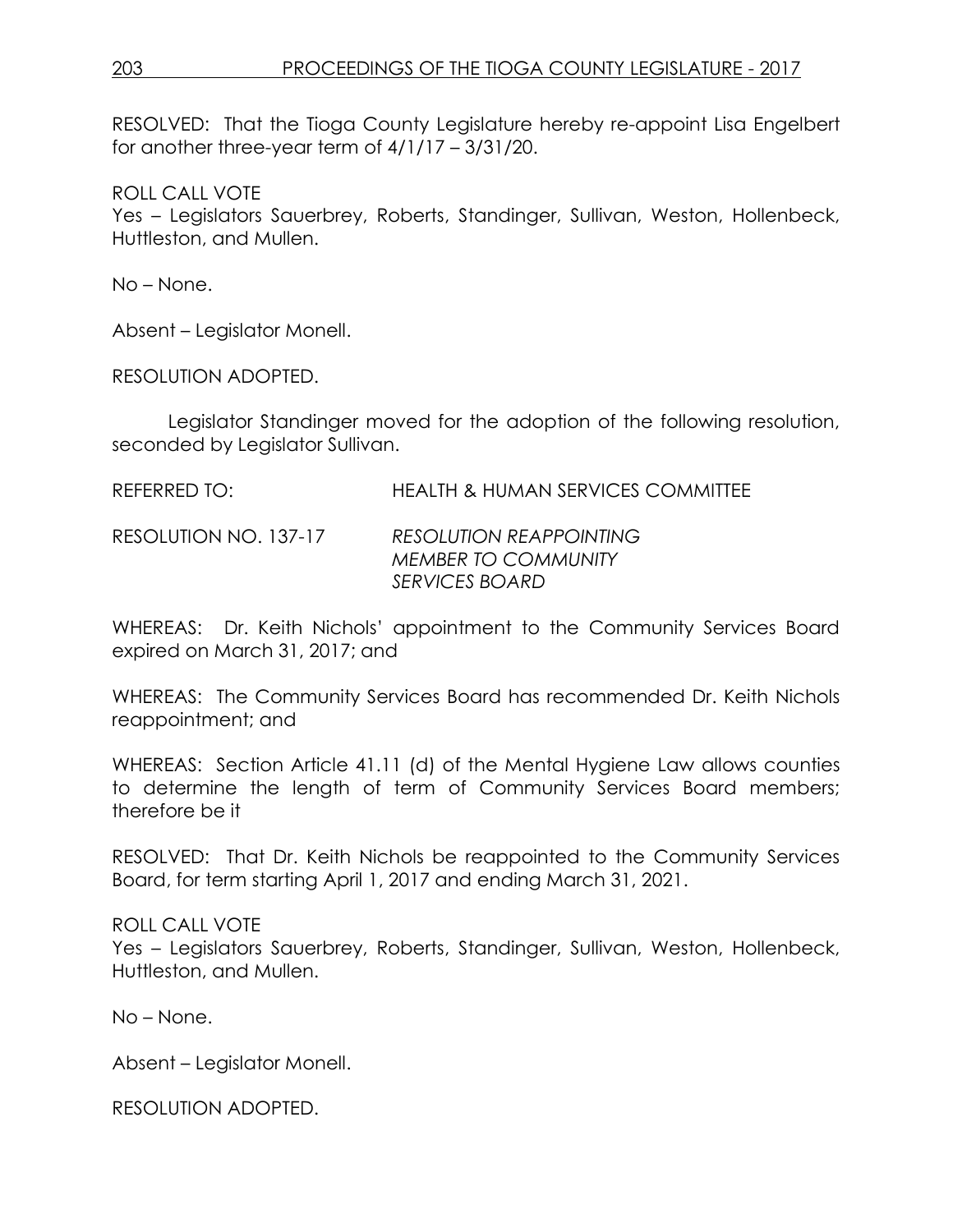Legislator Standinger moved for the adoption of the following resolution, seconded by Legislator Sullivan.

| REFERRED TO: | <b>HEALTH &amp; HUMAN SERVICES COMMITTEE</b> |
|--------------|----------------------------------------------|
|              | <b>FINANCE COMMITTEE</b>                     |
|              |                                              |

RESOLUTION NO. 138-17 *TRANSFER OF FUNDS MENTAL HYGIENE*

WHEREAS: Tioga County Mental Hygiene (TCMH) is required to pay a portion of the costs for the inpatient treatment of Tioga County residents that have been assigned Criminal Psychiatric services by the NYS Court system; and

WHEREAS: TCMH has received notice that Tioga County residents were assigned these services, along with the required payment amount; and

WHEREAS: TCMH has determined the amount of additional funding needed for these already incurred mandated expenses within its own budget, yet this will require a budget modification and transfer of funds; and

WHEREAS: Transfer of funds requires Legislative approval; therefore be it

RESOLVED: That funds be transferred as follows:

From: A4310 540140 Mental Hygiene-Contracting Services \$8,611.05 To: A4390 540590 Criminal Psychiatric: Services Rendered \$8,611.05

## ROLL CALL VOTE

Yes – Legislators Sauerbrey, Roberts, Standinger, Sullivan, Weston, Hollenbeck, Huttleston, and Mullen.

No – None.

Absent – Legislator Monell.

RESOLUTION ADOPTED.

Legislator Standinger moved for the adoption of the following resolution, seconded by Legislator Sullivan.

| REFERRED TO:          | <b>HEALTH &amp; HUMAN SERVICES COMMITTEE</b><br><b>FINANCE COMMITTEE</b> |
|-----------------------|--------------------------------------------------------------------------|
| RESOLUTION NO. 139-17 | APPROPRIATION OF FUNDS<br><b>MENTAL HYGIENE</b>                          |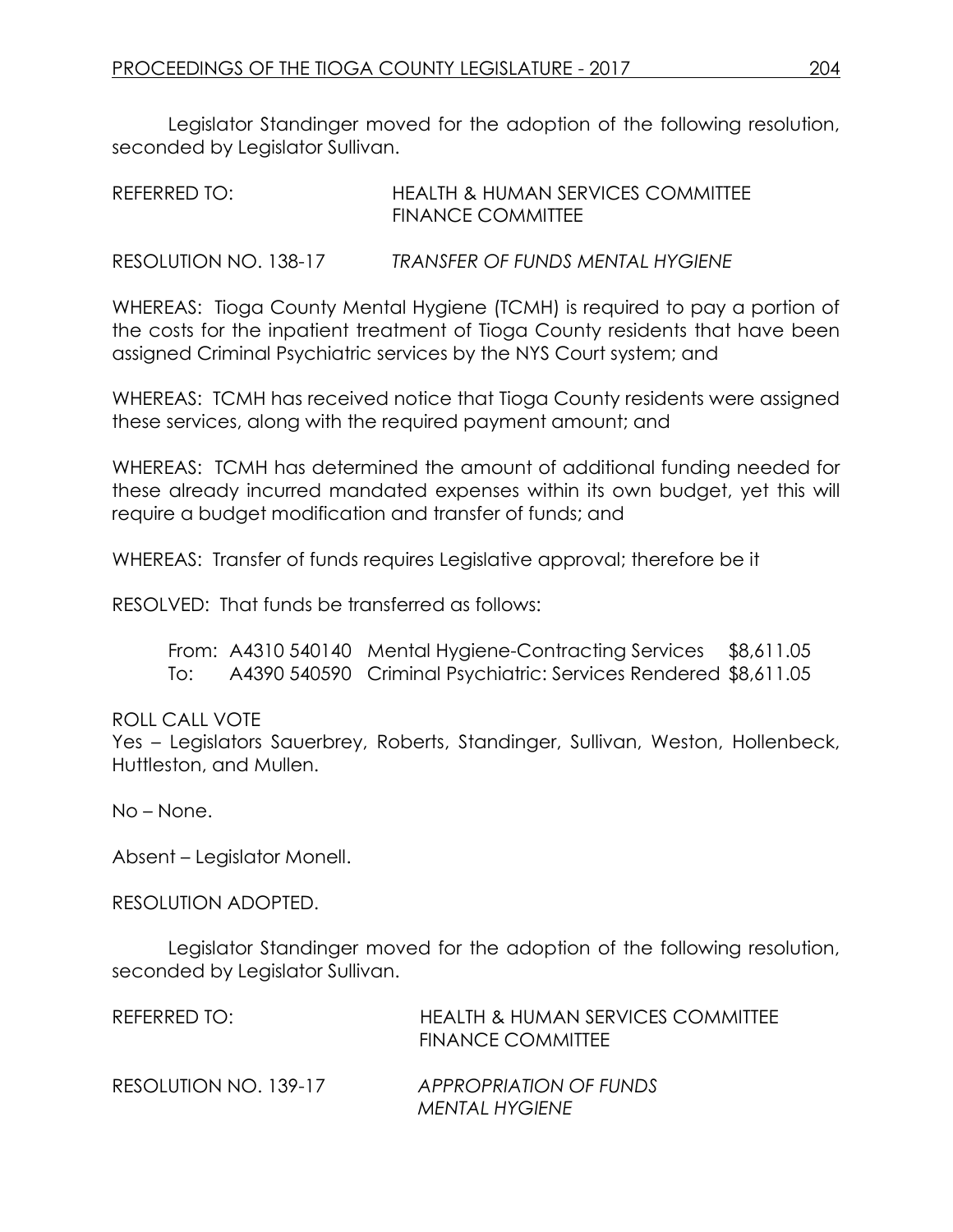WHEREAS: The Suicide Coalition of Tioga County has received a gift donation; and Tioga County Department of Mental Hygiene is the administrator of these funds; and

WHEREAS: The funding is specifically designated for the purchase of program deliverables; and

WHEREAS: Appropriation of Funds requires Legislative approval; therefore be it

RESOLVED: That funding be appropriated as follows:

| \$2,000 |
|---------|
| 200     |
| 100     |
| 100     |
| 400     |
| 400     |
| 400     |
|         |
|         |

## ROLL CALL VOTE

Yes – Legislators Sauerbrey, Roberts, Standinger, Sullivan, Weston, Hollenbeck, Huttleston, and Mullen.

No – None.

Absent – Legislator Monell.

RESOLUTION ADOPTED.

Legislator Standinger moved for the adoption of the following resolution, seconded by Legislator Sullivan.

REFERRED TO: HEALTH & HUMAN SERVICES COMMITTEE

RESOLUTION NO. 140-17 *APPROPRIATION OF FUNDS MENTAL HYGIENE*

WHEREAS: New York State Office of Alcoholism and Substance Abuse (OASAS) funding has been awarded to HealthLinkNY; and

WHEREAS: OASAS has identified Tioga County Mental Hygiene to be the administrator of these funds and pass-through to HealthLinkNY; and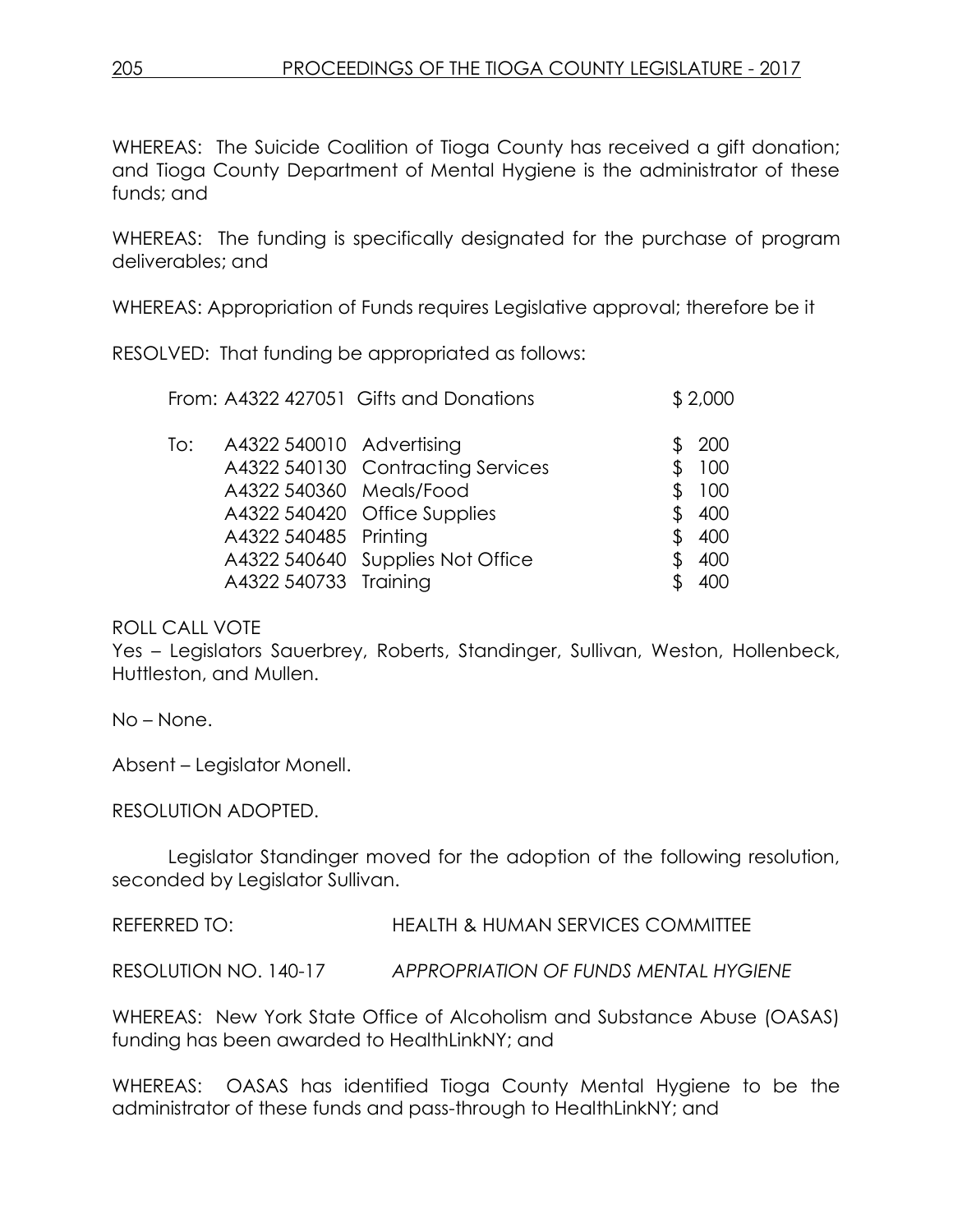WHEREAS: This funding is designated for specific program deliverables; and

WHEREAS: Appropriation of Funds requires Legislative approval; therefore be it

RESOLVED: That funding be appropriated as follows:

|     | From: A4212 434862 State Aid Health Link NY | \$67,416.00 |
|-----|---------------------------------------------|-------------|
| To: | A4212 540590 Services Rendered              | \$67,416.00 |

#### ROLL CALL VOTE

Yes – Legislators Sauerbrey, Roberts, Standinger, Sullivan, Weston, Hollenbeck, Huttleston, and Mullen.

No – None.

Absent – Legislator Monell.

RESOLUTION ADOPTED.

Legislator Standinger moved for the adoption of the following resolution, seconded by Legislator Sullivan.

REFERRED TO: HEALTH & HUMAN SERVICES COMMITTEE

RESOLUTION NO. 141–17 *APPROVE FUNDING 2017 YOUTH BUREAU PROGRAM FUNDING*

WHEREAS: The Tioga County Legislature approves Youth Bureau program funding which is 100% reimbursable from the New York State Office of Children and Family Services; and

WHEREAS: The Tioga County Youth Board has reviewed 2017 applications for funding which are consistent with guidelines previously presented to the Legislative Committee; now therefore be it

RESOLVED: That the following programs recommended by the Tioga County Youth Board for program year 2017 be approved by the Tioga County Legislature in the amounts indicated: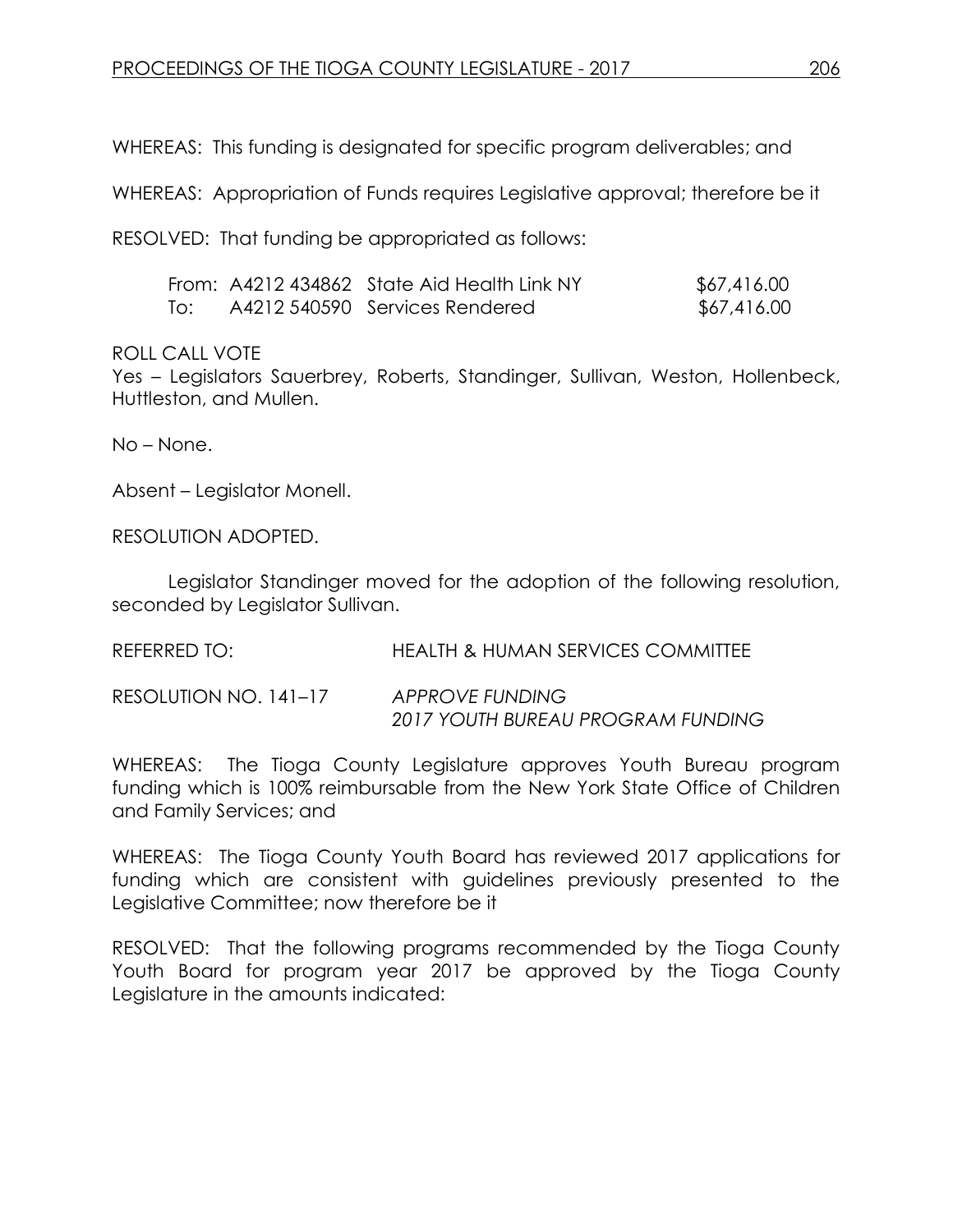| Spencer Van Etten Schools PAVE                  |  | \$7,050  |
|-------------------------------------------------|--|----------|
| Cooperative Extension Family Resource Centers   |  | \$7,080  |
| Tioga Central School District Summer Recreation |  | \$5,785  |
| <b>Big Brothers Big Sisters</b>                 |  | \$5,000  |
| Village of Waverly Summer Recreation            |  | \$5,112  |
| Kali's Klub House                               |  | \$4,785  |
| Town of Owego Summer Camp                       |  | \$3,785  |
| Newark Valley Joint Summer Recreation           |  | \$ 1,700 |
|                                                 |  | \$40,297 |

Yes – Legislators Sauerbrey, Roberts, Standinger, Sullivan, Weston, Hollenbeck, Huttleston, and Mullen.

No – None.

Absent – Legislator Monell.

RESOLUTION ADOPTED.

Legislator Standinger moved for the adoption of the following resolution, seconded by Legislator Sullivan.

REFERRED TO: HEALTH & HUMAN SERVICES COMMITTEE

RESOLUTION NO. 142–17 *APPROVE FUNDING*

*2017 SUMMER YOUTH EMPLOYMENT PROGRAM FUNDING*

WHEREAS: Additional funding has been awarded to Tioga County Department of Social Services from the Office of Temporary and Disability Assistance for Summer Youth Employment Programs; and

WHEREAS: The plan submitted for expenditure of these funds has been approved; and

WHEREAS: Appropriation of Funds requires Legislative approval; therefore be it

RESOLVED: That funding be appropriated as follows: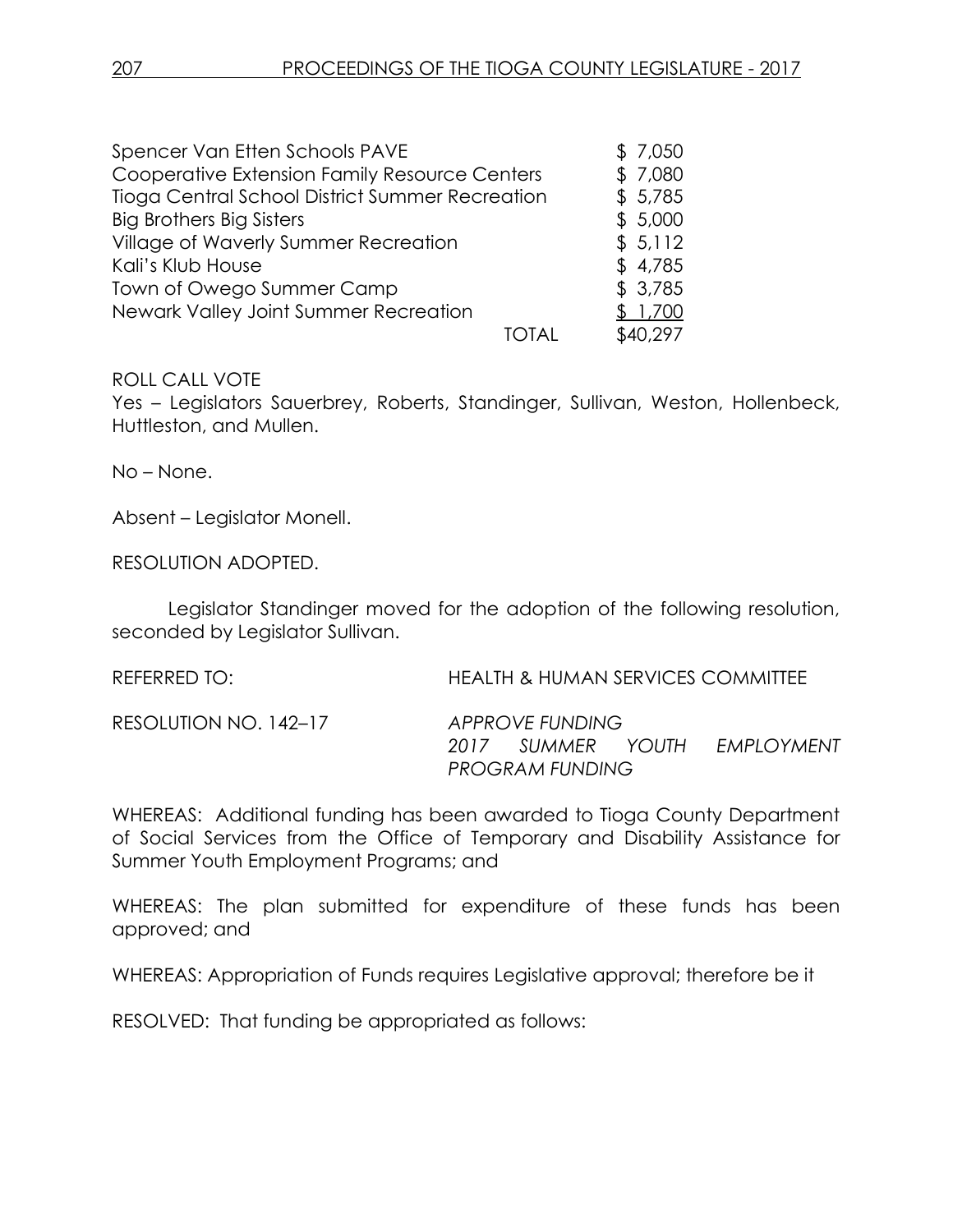| From: A6010.446100 Federal Aid: Administration |                                                          |                      |
|------------------------------------------------|----------------------------------------------------------|----------------------|
| To:                                            | A6010.540140 Contractual<br>A6010.540487 Program Expense | \$86,973<br>\$10,000 |

Yes – Legislators Sauerbrey, Roberts, Standinger, Sullivan, Weston, Hollenbeck, Huttleston, and Mullen.

No – None.

Absent – Legislator Monell.

RESOLUTION ADOPTED.

Legislator Standinger moved for the adoption of the following resolution, seconded by Legislator Sullivan.

| REFERRED TO:          | <b>HEALTH &amp; HUMAN SERVICES COMMITTEE</b><br><b>FINANCE/LEGAL</b>                                                                                                   |
|-----------------------|------------------------------------------------------------------------------------------------------------------------------------------------------------------------|
| RESOLUTION NO. 143-17 | AUTHORIZE PURCHASE/CONTRACT OF<br>TIME & ACTIVITY SOFTWARE TO MCGUINNESS &<br>ASSOCIATES, APPROPRIATE SOFTWARE RESERVE<br><b>FUNDS &amp; TRANSFER TO PUBLIC HEALTH</b> |

WHEREAS: Tioga County Public Health (TCPH) has an identified need to obtain a software system for Time & Activity Capture; and

WHEREAS: TCPH has developed, released and received responses to a Request for Proposal (RFP) for the Time & Activity Capture; and

WHEREAS: An RFP review committee determined the response from McGuinness & Associates in the amount of \$49,000 to be the winning bid; and

WHEREAS: Partial reimbursement of expenditures will be available to TCPH from NYS Department of Health State Aid; and

WHEREAS: Funds need to be transferred from the Capital Software Reserve Fund to the Public Health Capital Fund to be eligible for reimbursement; and

WHEREAS: Fund transfers and RFP awards require Legislative approval; therefore be it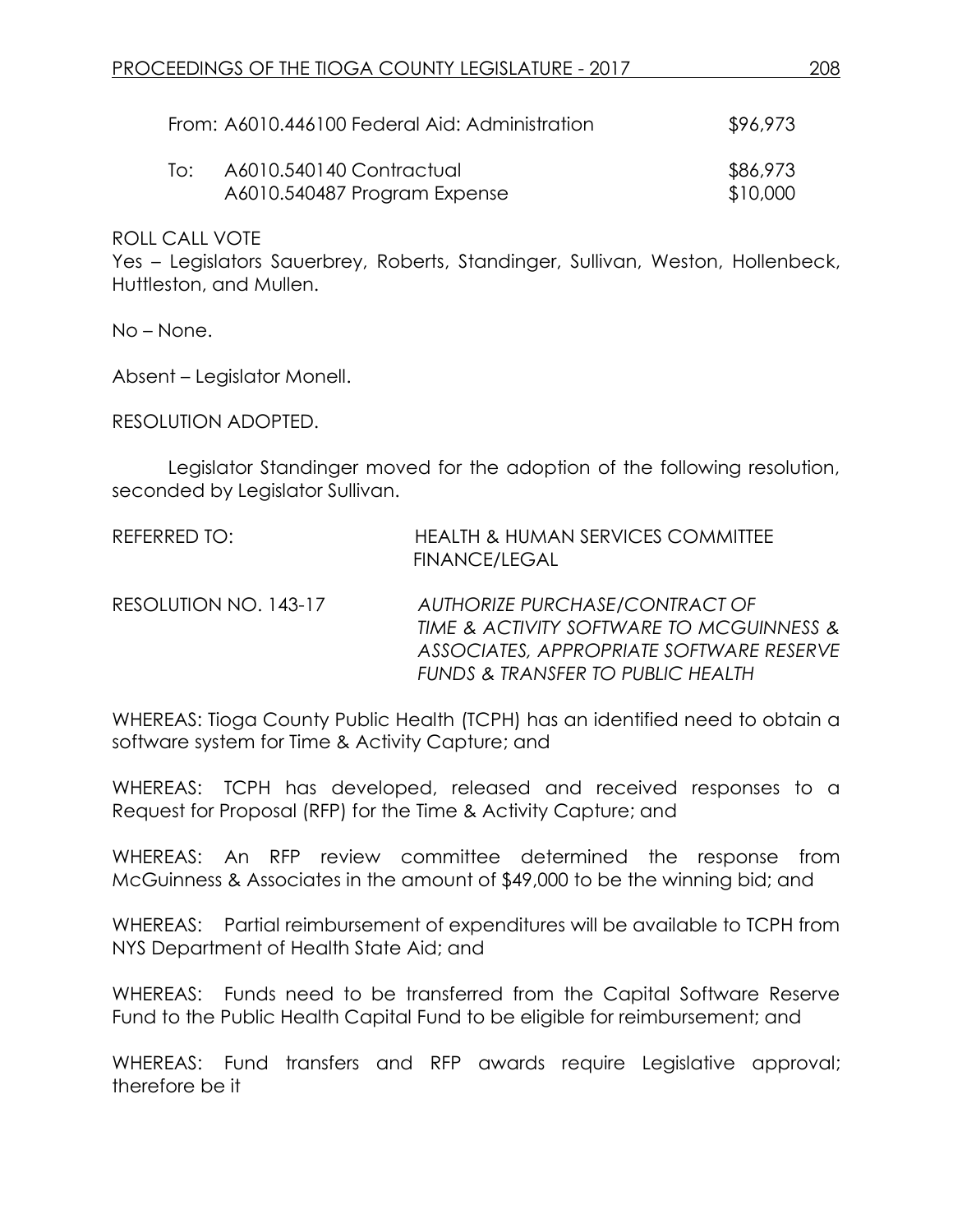RESOLVED: That the Tioga County Legislature awards and authorizes a contract for Time & Activity Capture RFP to McGuinness & Associates in the amount of \$49,000; and be it further

RESOLVED: That the Funds be appropriated from Capital Software account and transferred as follows:

| FROM: | H387804 Software Reserve Fund        | \$31,360 |
|-------|--------------------------------------|----------|
| FROM: | H4011-434010 Public Health State Aid | \$17,640 |
|       |                                      |          |

TO: H4011-520620 Public Health Capital Account \$49,000

ROLL CALL VOTE

Yes – Legislators Sauerbrey, Roberts, Standinger, Sullivan, Weston, Hollenbeck, Huttleston, and Mullen.

No – None.

Absent – Legislator Monell.

RESOLUTION ADOPTED.

Legislator Sullivan moved for the adoption of the following resolution, seconded by Legislator Weston.

REFERRED TO: HEALTH & HUMAN SERVICES COMMITTEE

RESOLUTION NO. 144-17 *SCHEDULE PUBLIC HEARING FOR NEW YORK STATE COMMUNITY DEVELOPMENT BLOCK GRANT APPLICATION*

WHEREAS: Current mobile dental trailer has been identified as aging and requiring replacement; and

WHEREAS: New York State Community Development Block Grant Program funds projects for public facilities up to the amount of \$300,000; and

WHEREAS: Tioga County has identified the New York State Community Development Block Grant Program as an opportunity to partially fund replacement of current mobile dental trailer; and

WHEREAS: Tioga County seeks to request \$300,000 toward the cost of replacing the mobile dental trailer; therefore be it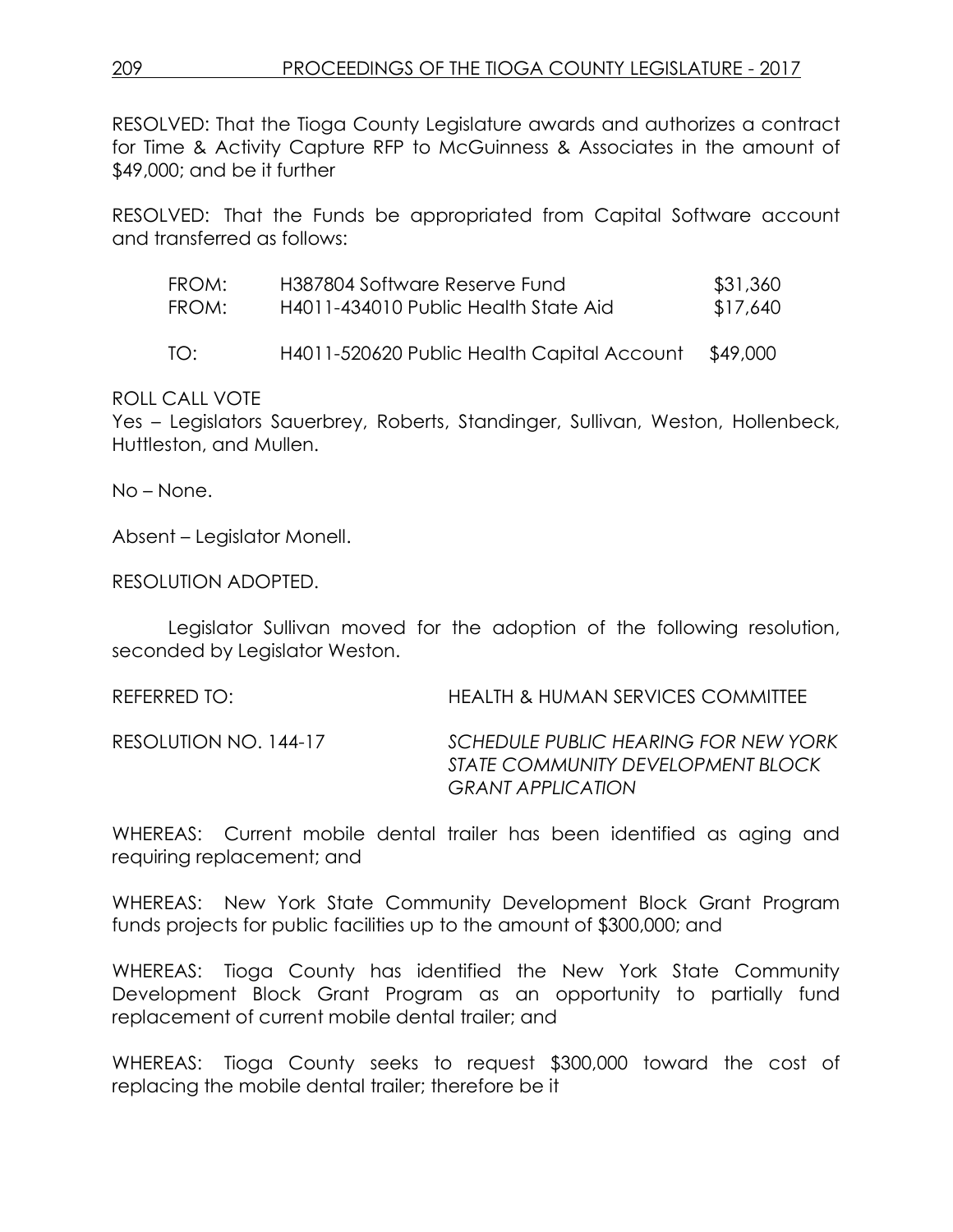RESOLVED: That the Tioga County Legislature will hold a public hearing for community input in regard to the proposed grant request in the Edward D. Hubbard Auditorium of the Ronald E. Dougherty County Office Building, 56 Main Street, Owego, New York 13827 on Thursday, June 22, 2017 at 10:00 A.M. All persons desiring to present written or oral comments may do so at said time.

ROLL CALL VOTE

Yes – Legislators Sauerbrey, Roberts, Standinger, Sullivan, Weston, Hollenbeck, Huttleston, and Mullen.

No – None.

Absent – Legislator Monell.

RESOLUTION ADOPTED.

Legislator Sullivan introduced Local Law Introductory No. B of 2017.

County of Tioga

Local Law No. of the Year 2017.

A Local Law amending Local Law 6 of the year 2015 which authorized a 2015 resolution recodifying and reimposing sales and compensating use taxes on sales and uses of tangible personal property and on certain services, and on occupancy of hotel rooms and amusement charges, pursuant to the authority of Section 1210 of Article 29 of the Tax Law of the State of New York, so as to provide that said 2015 resolution may thereafter be amended from time to time including for the purpose of extending said taxes by amending the 2015 resolution's ending date.

Be It Enacted by the Legislature of the County of Tioga as follows:

**SECTION 1:** That Section 2 of Local Law No. 6 of the year 2015 be amended as follows:

**SECTION 2:** Notwithstanding the repeal of such Local Law No. 1 of 1968 by this Local Law, all provisions of such Local Law No. 1 of 1968, in respect to the imposition, exemption, assessment, payment, payment over, determination, collection, and credit or refund of taxes imposed thereunder, the filing of forms and returns, the preservation of records for the purposes of such taxes, the secrecy of returns, the disposition of revenues, and the civil and criminal penalties applicable to the violation of the provisions of such Local Law, shall continue in full force and effect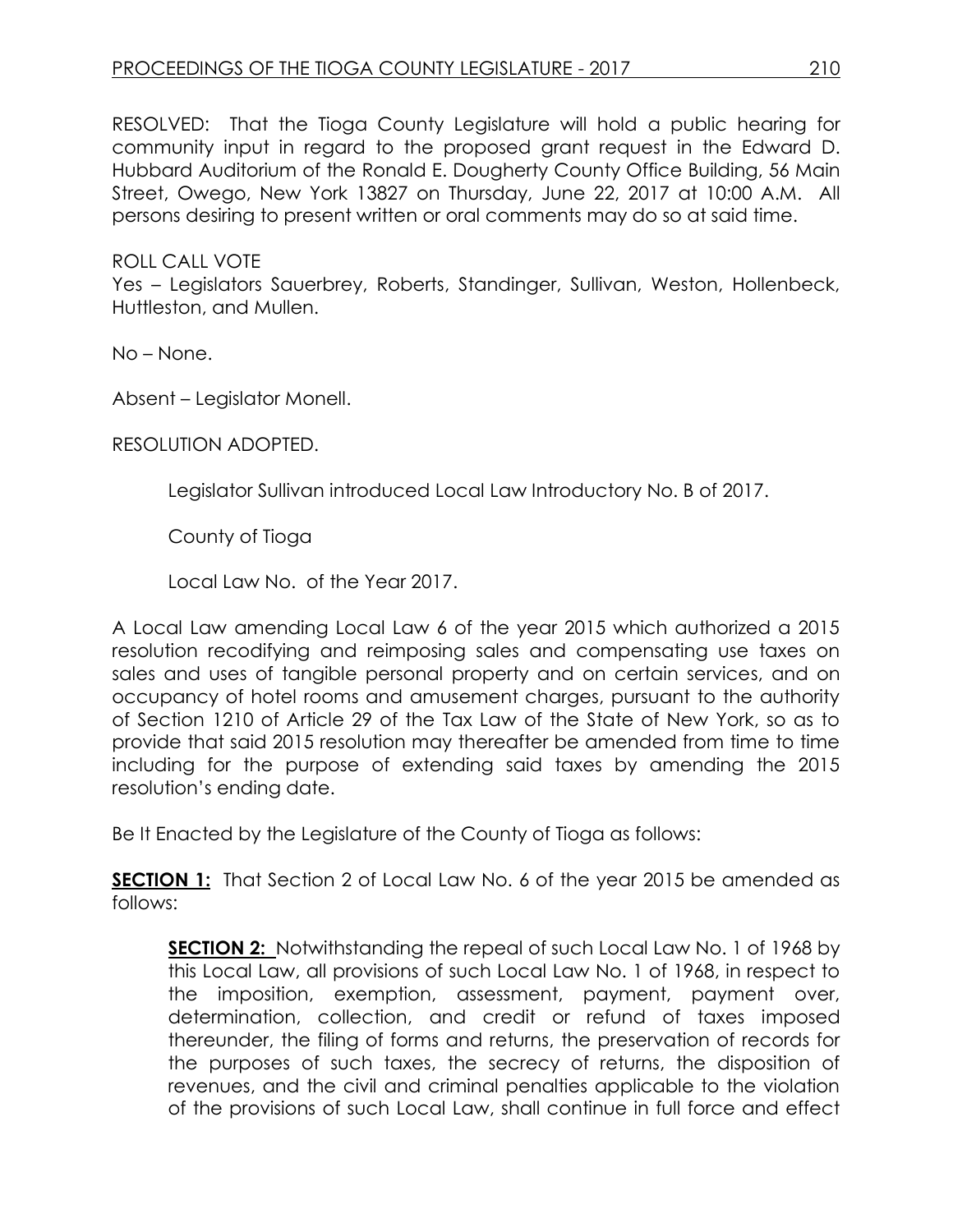with respect to all such taxes accrued up to December 1, 2015; all actions and proceedings, civil or criminal, commenced or authorized to be commenced under or by virtue of any provision of such Local Law No. 1 so repealed, and pending or able to be commenced immediately prior to the taking effect of such repeal, may be commenced, prosecuted and defended to final effect in the same manner as they might if such provisions were not so repealed; and the provisions of the resolution effective December 1, 2015 as amended from time to time, recodifying and reimposing the taxes imposed by such Local Law No. 1, shall be construed as a continuation of the provisions of Local Law No. 1, modified or amended according to the language employed, and not as an enactment of new taxes, other than the additional one percent rate of such taxes imposed for the period commencing December 1, 2015.

**SECTION 2:** This enactment shall take effect upon filing with the Secretary of State.

Legislator Sullivan moved for the adoption of the following resolution, seconded by Legislator Weston.

REFERRED TO: LEGISLATIVE WORKSESSION

RESOLUTION NO. 145-17 *SCHEDULE PUBLIC HEARING LOCAL LAW INTRODUCTORY NO. B OF 2017*

RESOLVED: That a public hearing shall be held on Local Law Introductory No. B of 2017 A Local Law amending Local Law 6 of the year 2015 which authorized a 2015 resolution recodifying and reimposing sales and compensating use taxes on sales and uses of tangible personal property and on certain services, and on occupancy of hotel rooms and amusement charges, pursuant to the authority of Section 1210 of Article 29 of the Tax Law of the State of New York, so as to provide that said 2015 resolution may thereafter be amended from time to time including for the purpose of extending said taxes by amending the 2015 resolution's ending date in the Edward D. Hubbard Auditorium of the Ronald E. Dougherty County Office Building, 56 Main Street, Owego, New York 13827 on Thursday, July 6, 2017 at 1:00 P.M. All persons desiring to present written or oral comments may do so at said time.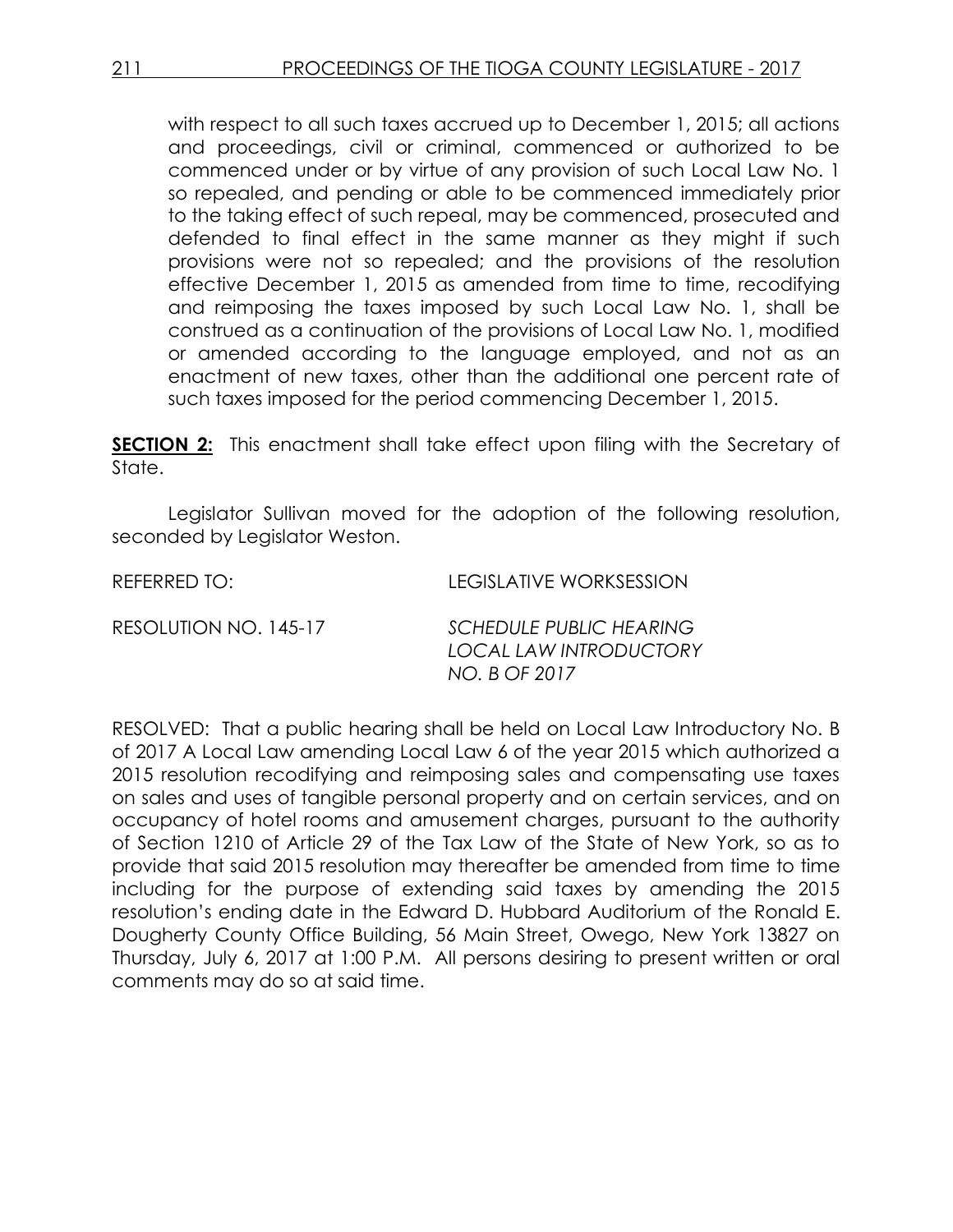Yes – Legislators Sauerbrey, Roberts, Standinger, Sullivan, Weston, Hollenbeck, Huttleston, and Mullen.

No – None.

Absent – Legislator Monell.

RESOLUTION ADOPTED.

Legislator Roberts moved for the adoption of the following resolution, seconded by Legislator Sullivan.

REFERRED TO: PUBLIC WORKS RESOLUTION NO. 146-17 *ABANDON N. ELLISTOWN ROAD, BROAD STREET EXTENSION AND WAVERLY HILL ROAD TO TOWN OF BARTON*

WHEREAS: Tioga County has determined that there are three shorter County Roads that the abandonment of would increase efficiencies in the Tioga County Department of Public Works snow removal operations; and

WHEREAS: The Town of Barton has submitted resolution 04-2017 accepting ownership of the N. Ellistown Road, Broad Street Extension and Waverly Hill Road; therefore be it

RESOLVED: That the Tioga County Legislature hereby authorizes abandonment of N. Ellistown Road, Broad Street Extension and Waverly Hill Road effective June 14, 2017 to the Town of Barton.

## ROLL CALL VOTE

Yes – Legislators Sauerbrey, Roberts, Standinger, Sullivan, Weston, Hollenbeck, Huttleston, and Mullen.

No – None.

Absent – Legislator Monell.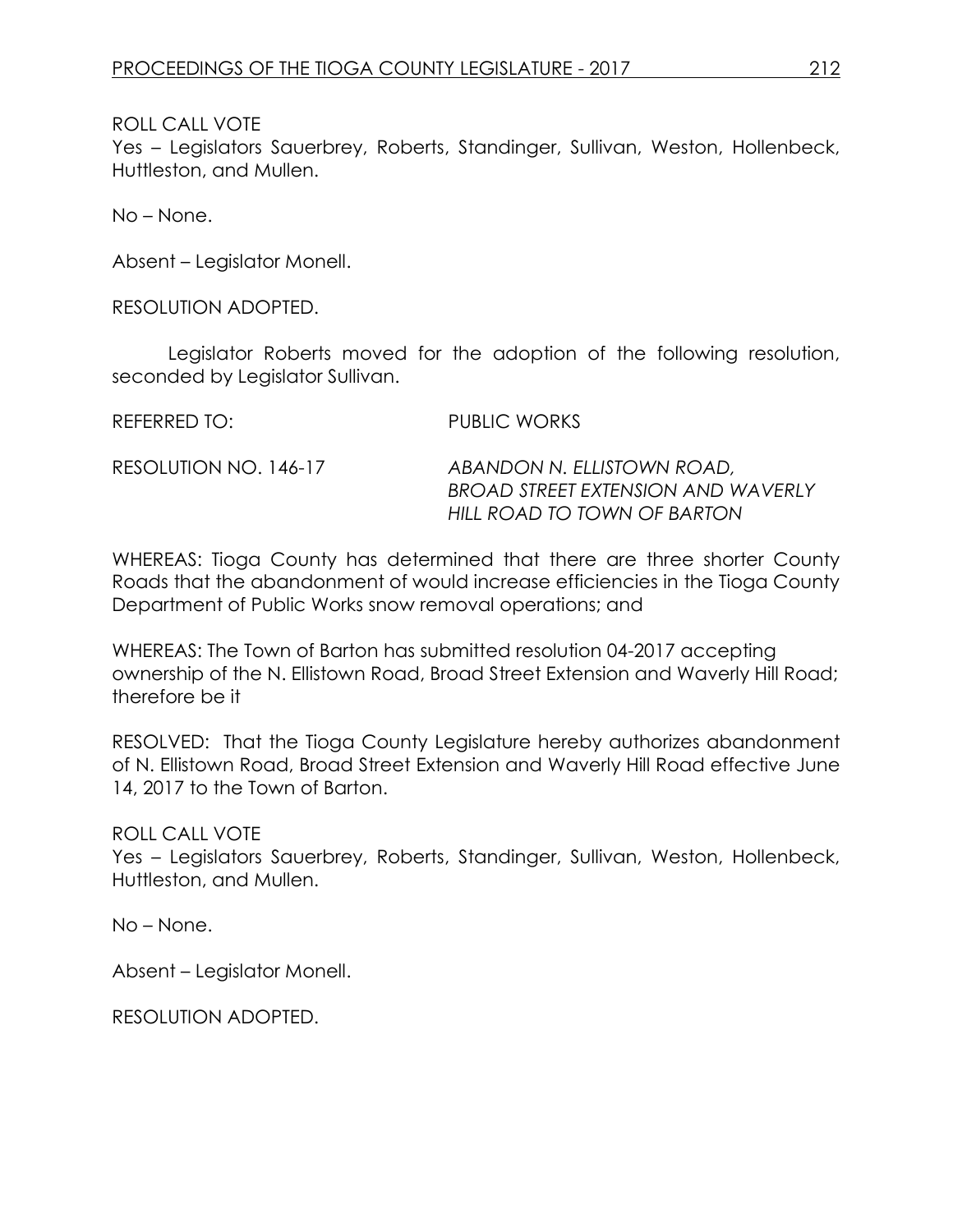Legislator Roberts moved for the adoption of the following resolution, seconded by Leaislator Sullivan.

REFERRED TO: PUBLIC WORKS

RESOLUTION NO. 147-17 *APPROVE SUPPLEMENTAL AGREEMENT FOR DIAMOND VALLEY ROAD BRIDGES – CONSTRUCTION SUPPORT SERVICES* 

WHEREAS: Tioga County bonded for a program for rehabilitation of various bridges; and

WHEREAS: The Diamond Valley Rd. Bridges BIN: 3335540 and BIN: 2219010 are a couple of bridges in the bridge bond program; and

WHEREAS: Delta Engineers was awarded the design services on Resolution 19-17 and Resolution 18-17; and

WHEREAS: The Tioga County Legislature authorized the Department of Public Works to hire two (2) temporary construction inspectors to save the County money; and

WHEREAS: There is a need for Construction Support Services to provide Engineering Services for the projects; and

WHEREAS: Delta Engineers of Endwell, NY has submitted a proposal of \$3,650.00 for BIN 2219010 and \$11,330.00 for BIN 3335540; therefore be it

RESOLVED: That the Tioga County Legislature approve the Supplemental Agreement for Delta Engineers, Endwell, NY to provide Construction Support Services not to exceed \$14,980 to be paid out of the following accounts:

H5110.540002.H1704 – Diamond Valley Road Bridge – BIN 3335540 \$11,330.00 H5110.540002.H1707 – Diamond Valley Road Bridge – BIN 2219010 \$ 3,650.00

ROLL CALL VOTE Yes – Legislators Sauerbrey, Roberts, Standinger, Sullivan, Weston, Hollenbeck, Huttleston, and Mullen.

No – None.

Absent – Legislator Monell.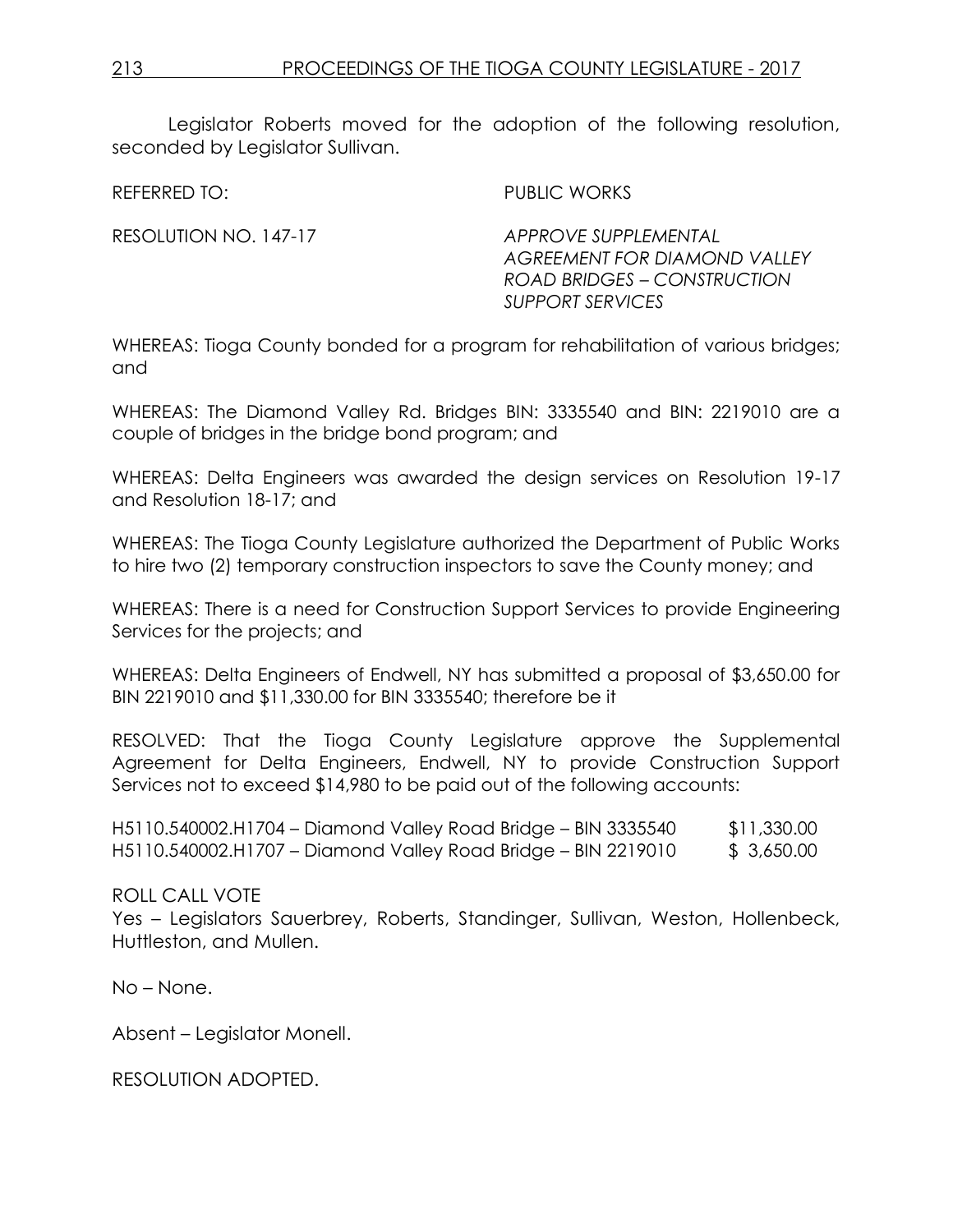Legislator Roberts moved for the adoption of the following resolution, seconded by Leaislator Sullivan.

REFERRED TO: PUBLIC WORKS

RESOLUTION NO. 148-17 *AWARD CONSTRUCTION DIAMOND VALLEY RD. BRIDGES BIN: 3335540 & BIN: 2219010* 

WHEREAS: Tioga County bonded for a program for rehabilitation of various bridges within the County; and

WHEREAS: Funding is available for the construction of the Diamond Valley Rd. Bridges BIN: 3335540 & BIN 2219010; and

WHEREAS: The Commissioner of Public Works received sealed bids on May 30, 2017 and the bids came in as follows:

| Economy Paving Company, Inc.      | \$799,070.99 |
|-----------------------------------|--------------|
| R. DeVincentis Construction, Inc. | \$896,000.00 |
| Vector Construction Corp.         | \$834,259.55 |

And

WHEREAS: Delta Engineers, Endwell, NY have completed the review of the bids and finds the low bidder Economy Paving, Cortland, NY meets all of the qualifications of the bid specifications; therefore be it

RESOLVED: That the Tioga County Legislature authorize awarding the bid to Economy Paving, Cortland, NY not to exceed \$799,070.99 to be paid out of the following accounts:

H5110.540002.H1704 – Diamond Valley Road Bridge – BIN 3335540 \$715,674.98 H5110.540002.H1707 – Diamond Valley Road Bridge – BIN 2219010 \$ 83,396.01

ROLL CALL VOTE Yes – Legislators Sauerbrey, Roberts, Standinger, Sullivan, Weston, Hollenbeck, Huttleston, and Mullen.

No – None.

Absent – Legislator Monell.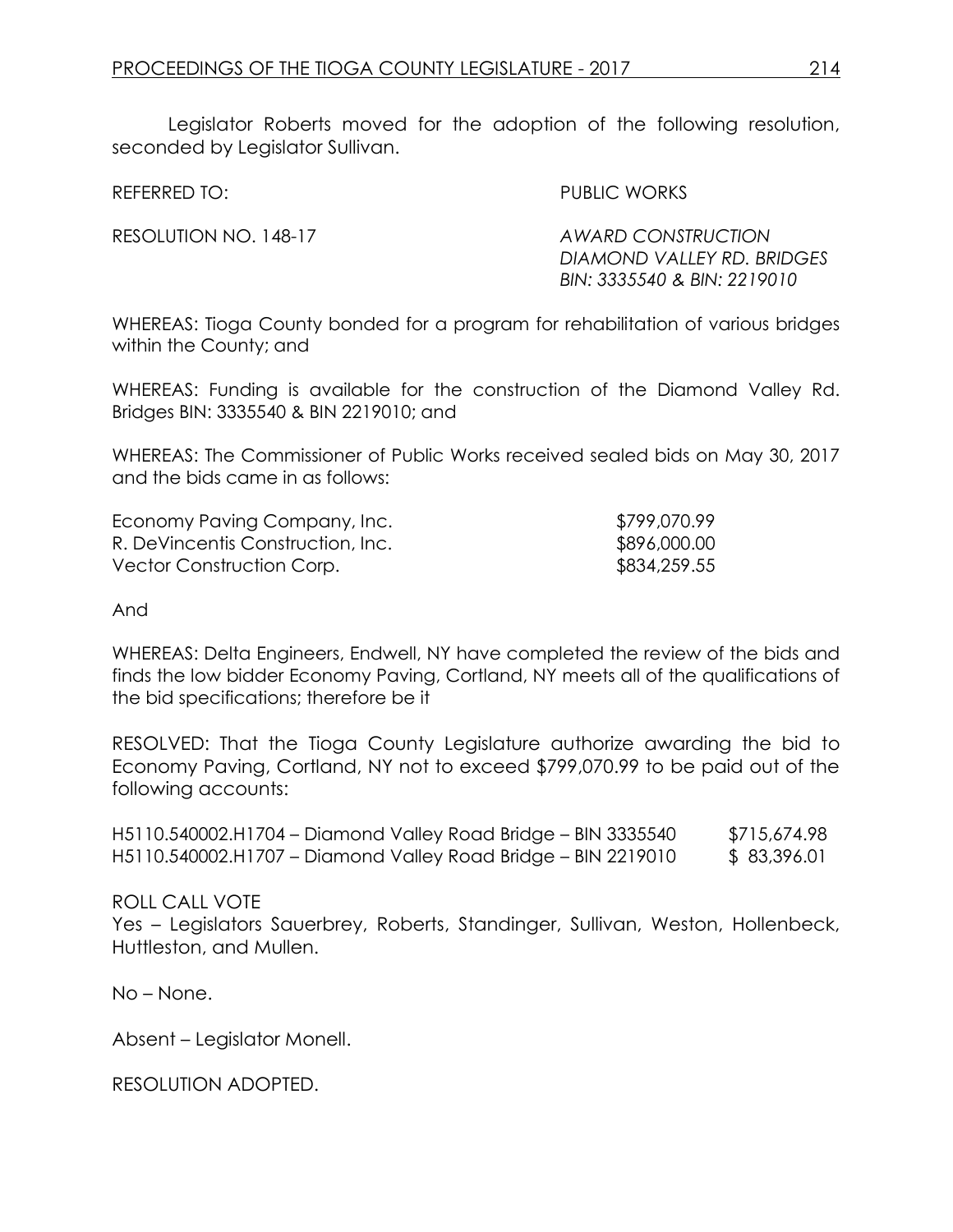Legislator Roberts moved for the adoption of the following resolution, seconded by Legislator Sullivan.

REFERRED TO: PUBLIC WORKS

RESOLUTION NO. 149-17 *AWARD BID FOR DAY HOLLOW PAVEMENT REHABILITATION* 

WHEREAS: The Commissioner of Public Works appropriated funds in the 2017 budget for this project; and

WHEREAS: On May 16, 2017 the Department of Public Works received sealed bids from the following contractors:

| Broome Bituminous Products, Vestal NY          | \$777,470.00 |
|------------------------------------------------|--------------|
| Bothar Construction, Binghamton NY             | \$799,799.00 |
| Barrett Paving, Inc., Vestal NY                | \$690,424.00 |
| Suit-Kote Corp., Cortland NY                   | \$694,940.00 |
| Dalrymple Gravel and Contracting, Pine City NY | \$730,000.00 |

Therefore be it

RESOLVED: That the Tioga County Legislature award the bid to the low bidder, Barrett Paving Inc., Vestal NY not to exceed \$690,424.00 to be paid out of Day Hollow Paving Account H5110.540001.H1701

ROLL CALL VOTE Yes – Legislators Sauerbrey, Roberts, Standinger, Sullivan, Weston, Hollenbeck, Huttleston, and Mullen.

No – None.

Absent – Legislator Monell.

RESOLUTION ADOPTED.

Legislator Mullen moved for the adoption of the following resolution, seconded by Legislator Standinger.

REFERRED TO: PUBLIC SAFETY COMMITTEE

RESOLUTION NO. 150-17 *AWARD BID FOR SINGLE SOURCE PROCUREMENT; MOVEMENT OF RADIO EQUIPMENT (CANDOR-CARMICHAEL-POPPLE)*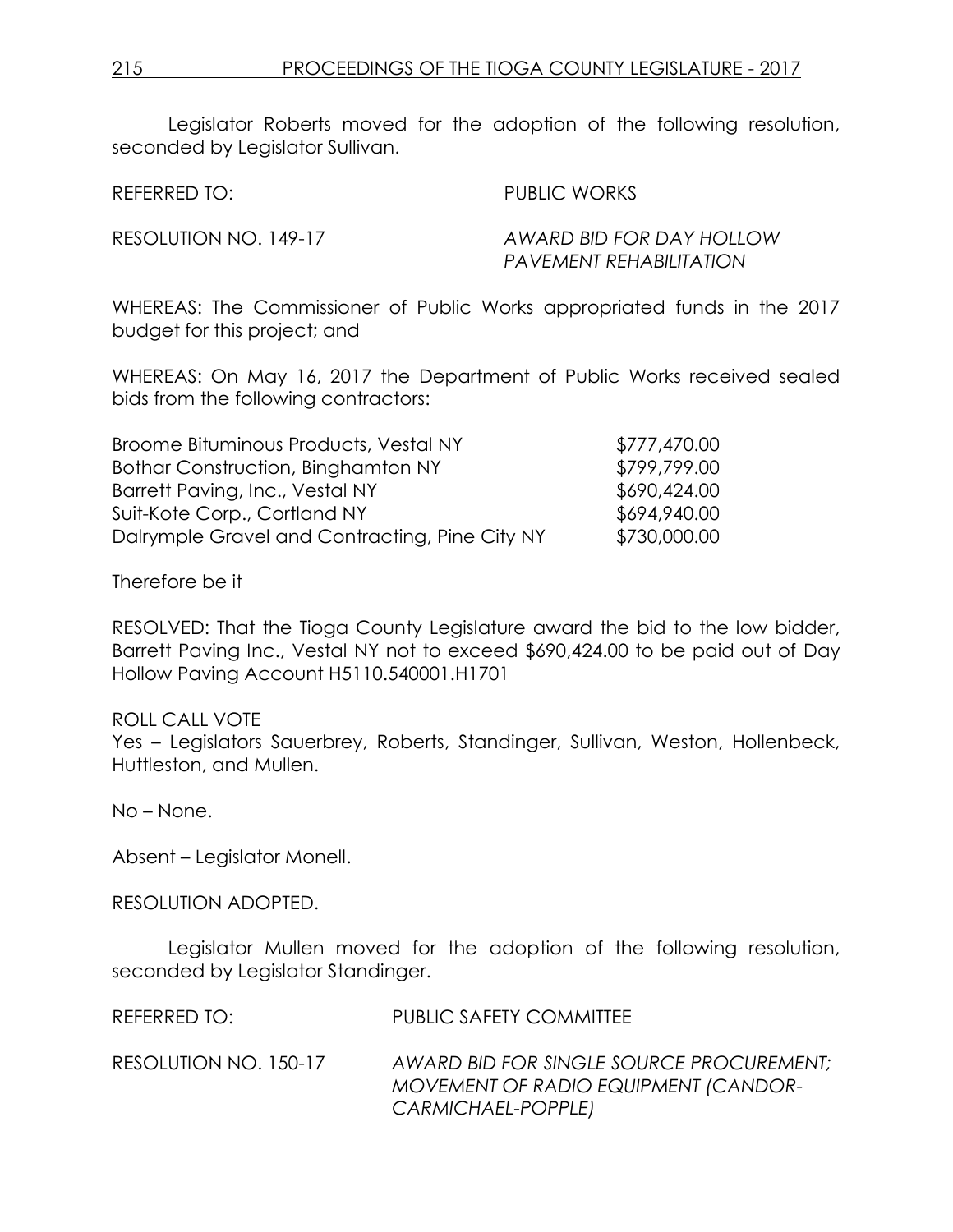WHEREAS: Tioga County has been awarded a Statewide Interoperable Communications Grant by the State of New York for the improvement of radio communications facilities in Tioga County; and

WHEREAS: These improvements require the county to employ a contractor to move some existing public safety radio equipment from their current structures to newly placed shelters; and

WHEREAS: The County has an existing agreement with Tri-County Communications to maintain and repair the public safety radio equipment including the equipment which currently needs to be moved. Tri-County Communications will be responsible for the equipment before and after it is relocated and will be the entity required to work through any issues created by the equipment's move. As such, Tri-County Communications is the single source for maintaining the radio equipment; and

WHEREAS: Tri-County Communications is performing other tasks funded by the Interoperable Grant and is well experienced with the County's public safety communications infrastructure as they have been working on Tioga County communications infrastructure since 1980 and have knowledge of the County's equipment and component installation requirements including the equipment at issue; and

WHEREAS: Tri-County Communications is presently the single entity with the experience and knowledge to relocate the equipment, resolve issues associated with the move and to complete the work within the project timeline and is willing to move the equipment at an additional cost as such work is not covered by their current agreement; now therefore be it

RESOLVED: That the Tioga County Legislature does hereby recognize Tri-County Communications as the single source for relocating existing public safety radio equipment to its new location and hereby awards the work, upon approval by the County Attorney, to Tri County Communications of Oneonta for an amount not to exceed Thirty Nine Thousand Dollars (\$39,000.00).

# ROLL CALL VOTE

Yes – Legislators Sauerbrey, Roberts, Standinger, Sullivan, Weston, Hollenbeck, Huttleston, and Mullen.

No – None.

Absent – Legislator Monell.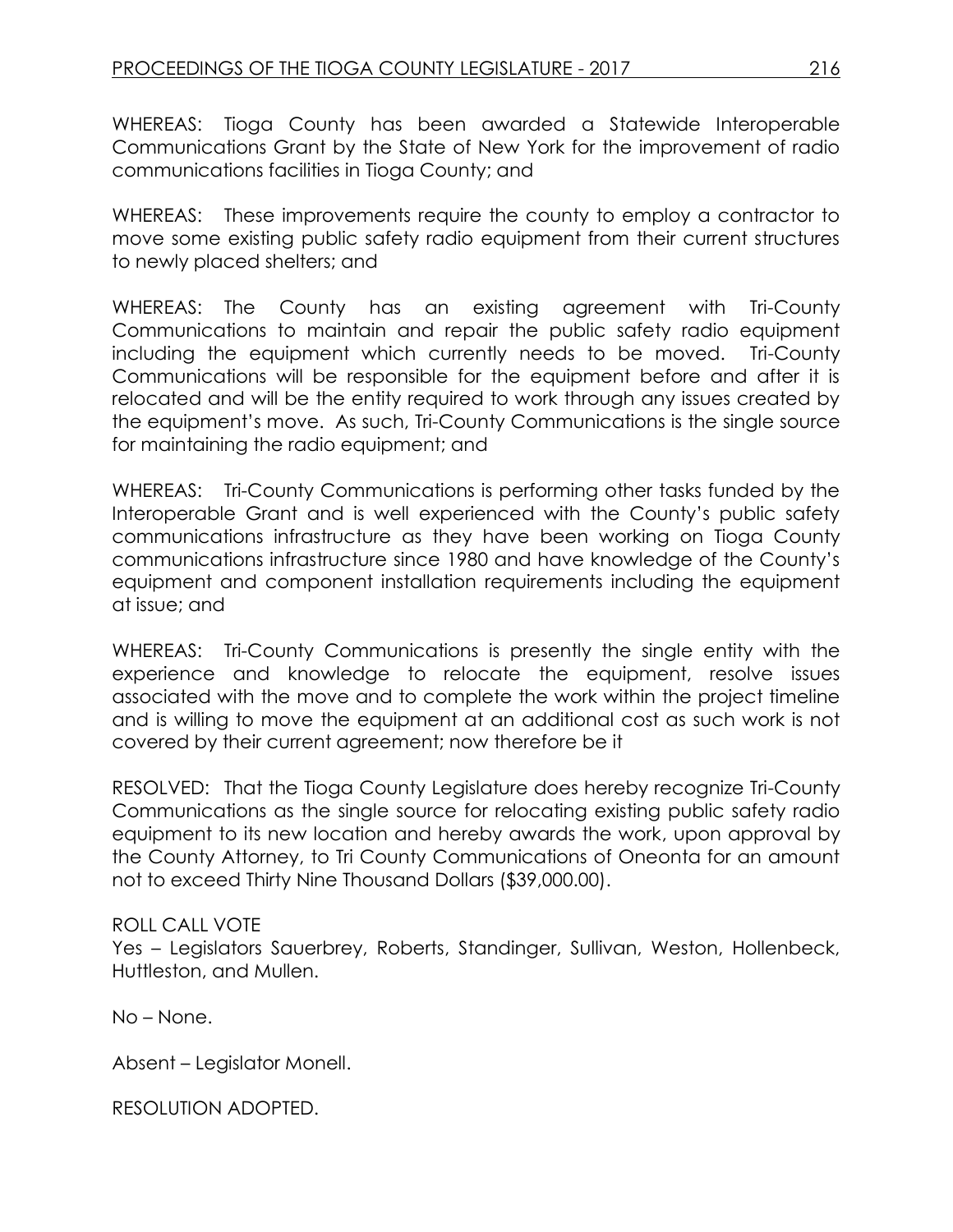Legislator Mullen moved for the adoption of the following resolution, seconded by Legislator Hollenbeck.

| REFERRED TO:          | <b>PUBLIC SAFETY COMMITTEE</b><br>PERSONNEL COMMITTEE                                                                             |
|-----------------------|-----------------------------------------------------------------------------------------------------------------------------------|
| RESOLUTION NO. 151-17 | RETITLE AND AMEND CLASSIFICATIONS WITHIN<br>DISPATCHER SERIES, AUTHORIZE SALARY<br><b>REALLOCATION</b><br><b>SHERIFF'S OFFICE</b> |

WHEREAS: Legislative approval is required for the reclassification and or reallocation of positions within salary grades; and

WHEREAS: Following the receipt of twelve position description questionnaires, the Personnel Department conducted a desk audit within the Communications Division within the Sheriff's Office, of the Dispatcher classification where the rate of turnover is approximately two (2) staff per year and includes the following titles: E911 Dispatcher Trainee (CSEA SG VI), E911 Dispatcher (CSEA SG VII), and Chief E911 Dispatcher (CSEA SG XI); and

WHEREAS: The Personnel Officer has determined that in light of the technological changes and developments within this classification series, it is appropriate to revise and modernize the classification and, in addition, to reallocate the salary grade assignment since the current assignment does not represent the nature of work performed; and

WHEREAS: The following recommendations are made following said desk audit:

| <b>CURRENT</b><br>E-911 DISPATCHER |        |          | <b>PROPOSED</b><br><b>PUBLIC SAFETY DISPATCHER</b>       |        |          |
|------------------------------------|--------|----------|----------------------------------------------------------|--------|----------|
| <b>TRAINEE</b>                     | SG VI  | \$29.547 | <b>TRAINEE</b>                                           | SG VII | \$33.514 |
| E-911 DISPATCHER<br>CHIEF E-911    | SG VII |          | \$33,514 PUBLIC SAFETY DISPATCHER<br>CHIEF PUBLIC SAFETY | SG X   | \$39,122 |
| <b>DISPATCHER</b>                  | SG XI  |          | \$40,790 DISPATCHER                                      | SG XII | \$42,443 |

and

WHEREAS: Incumbents within the current classifications shall have a continuation of status under civil service laws and rules within the proposed classifications; therefore be it

RESOLVED: That the Tioga County Legislature authorizes the abolishment of the following full-time titles: E911 Dispatcher Trainee, E911 Dispatcher, and Chief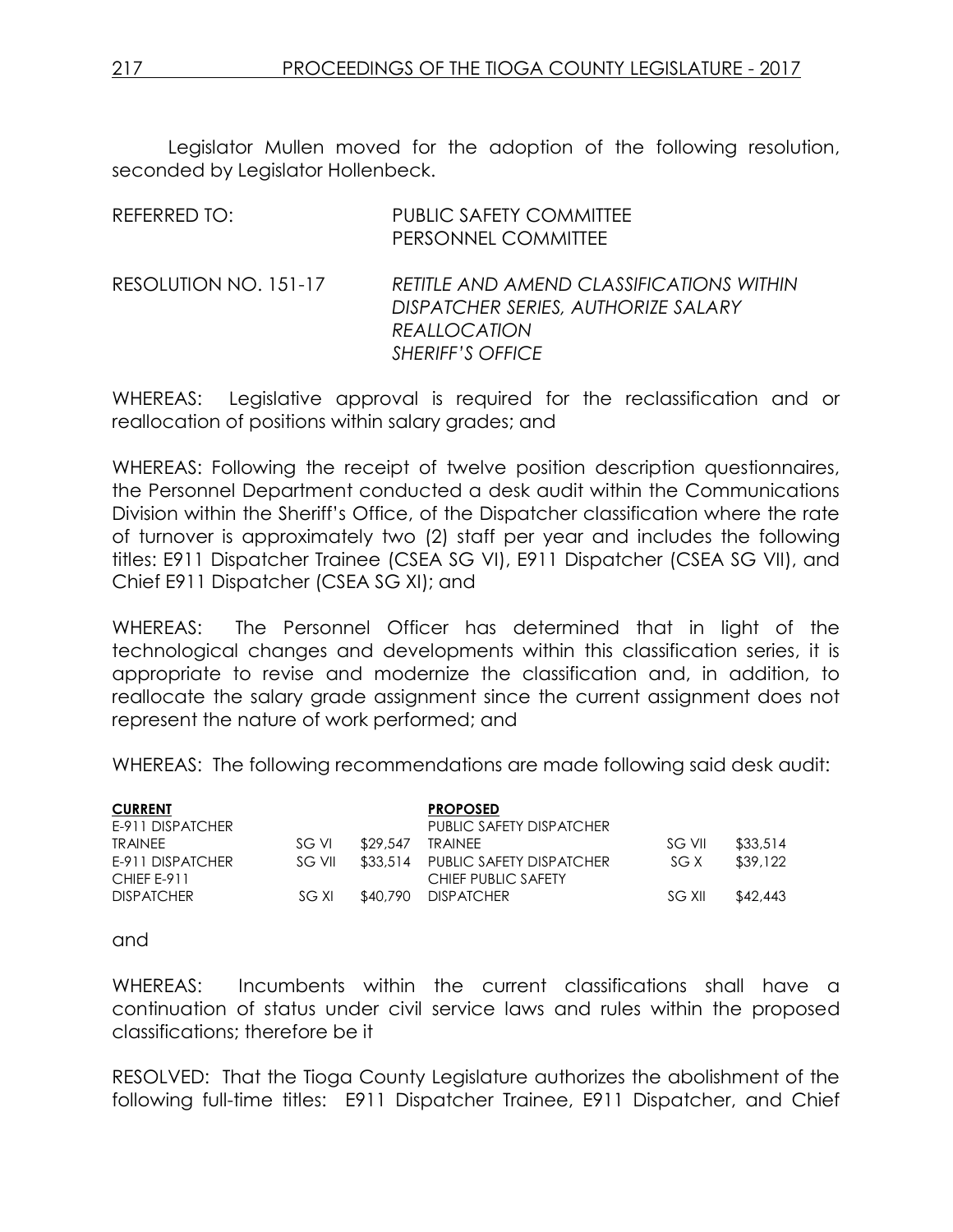E911 Dispatcher and authorizes the creation of the following full-time titles within the following CSEA Salary Grades: Public Safety Dispatcher Trainee (SG VII), Public Safety Dispatcher (SG X), and Chief Public Safety Dispatcher (SG XII) effective retroactive to March 20, 2017; and be it further

RESOLVED: That said classification changes will result in an annual salary increase to each current incumbent as follows: Public Safety Dispatcher Trainee - \$3,967, Public Safety Dispatcher - \$5,608, and Chief Public Safety Dispatcher - \$1,653 effective retroactive to March 20, 2017.

#### ROLL CALL VOTE

Yes – Legislators Sauerbrey, Roberts, Standinger, Sullivan, Weston, Hollenbeck, Huttleston, and Mullen.

No – None.

Absent – Legislator Monell.

RESOLUTION ADOPTED.

Legislator Mullen moved for the adoption of the following resolution, seconded by Legislator Hollenbeck.

| <b>PUBLIC SAFETY COMMITTEE</b> |
|--------------------------------|
| <b>PERSONNEL COMMITTEE</b>     |
|                                |

RESOLUTION NO. 152-17 *ABOLISH ONE (1) VACANT FULL-TIME SENIOR PROBATION OFFICER POSITION; AND CREATE ONE (1) FULL-TIME PROBATION OFFICER POSITION PROBATION DEPARTMENT* 

WHEREAS: Legislative approval is required to abolish and create any position within Tioga County; and

WHEREAS: A Senior Probation Officer position (CSEA SG XII, \$42,443–\$45,290) will become vacant effective at the close of business on June 13, 2017; and

WHEREAS: The Probation Director has determined that said vacancy would be better utilized within the agency if classified as a Probation Officer; therefore be it

RESOLVED: That one (1) vacant full-time Senior Probation Officer position shall be abolished and one (1) full-time Probation Officer position (CSEA SG XI,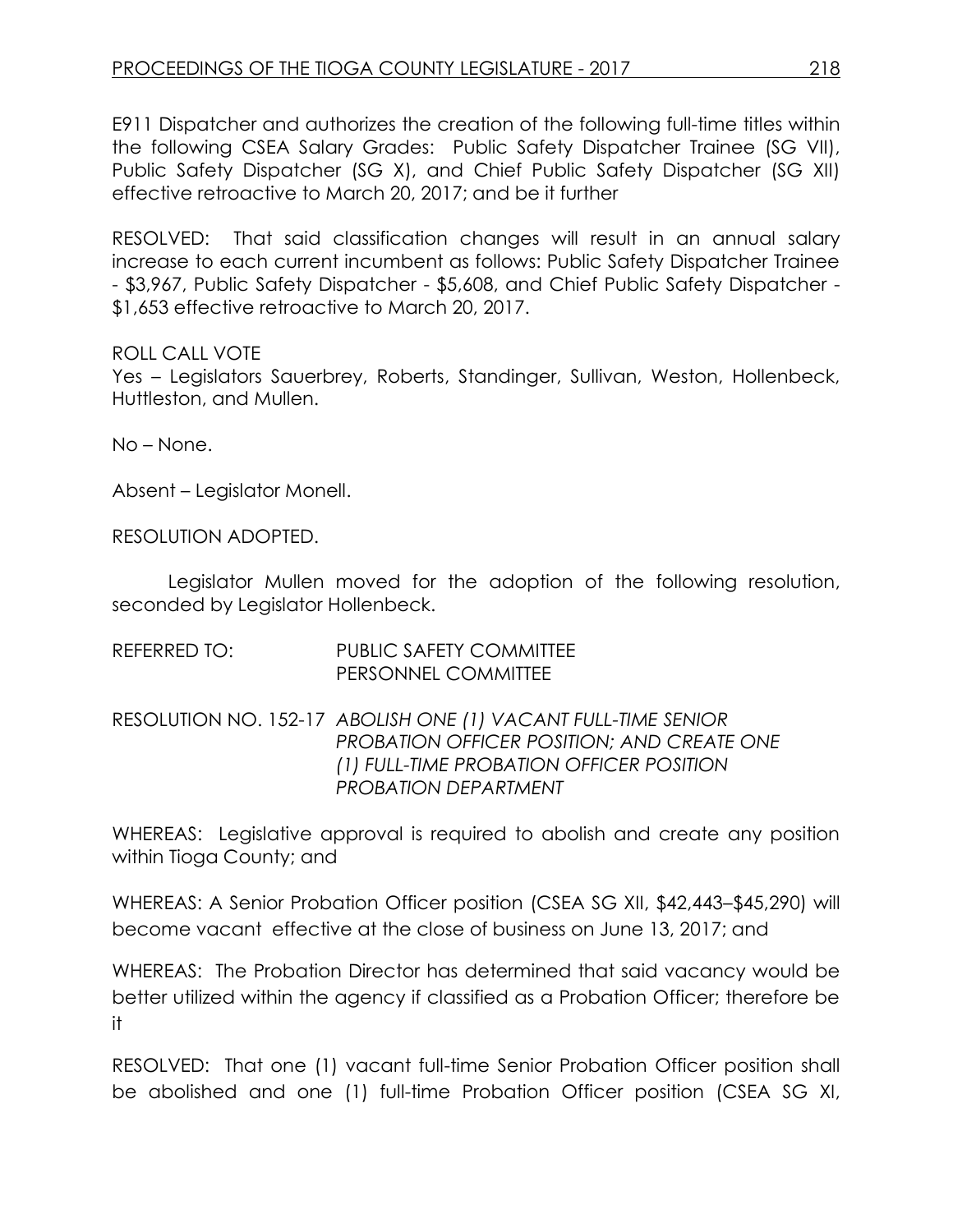\$40,790-\$41,490) shall be created effective June 14, 2017.

ROLL CALL VOTE

Yes – Legislators Sauerbrey, Roberts, Standinger, Sullivan, Weston, Hollenbeck, Huttleston, and Mullen.

No – None.

Absent – Legislator Monell.

RESOLUTION ADOPTED.

Legislator Hollenbeck moved for the adoption of the following resolution, seconded by Legislator Sullivan.

REFERRED TO: PERSONNEL COMMITTEE

RESOLUTION NO. 153-17 *CREATE AND FILL TEMPORARY, FULL-TIME CLERK (SEASONAL) POSITION PERSONNEL OFFICE* 

WHEREAS: Legislative approval is required for the creation of any new positions within Tioga County; and

WHEREAS: The Tioga Personnel Department has a need to hire a temporary, fulltime Clerk to work during the summer season to provide clerical support within the department for a specialized project; and

WHEREAS: The Personnel Officer has appropriately budgeted for said position according to resolution 280-16; and

WHEREAS: Following recruitment, a qualified candidate has been identified; therefore be it

RESOLVED: That the Personnel Officer is hereby authorized to create one (1) temporary, full-time position of Clerk (Seasonal) at the 2017 established rate of \$11.39/hour; and be it further

RESOLVED: That Nancy Leonard shall be hired to fill said position retroactive to May 31, through September 1, 2017.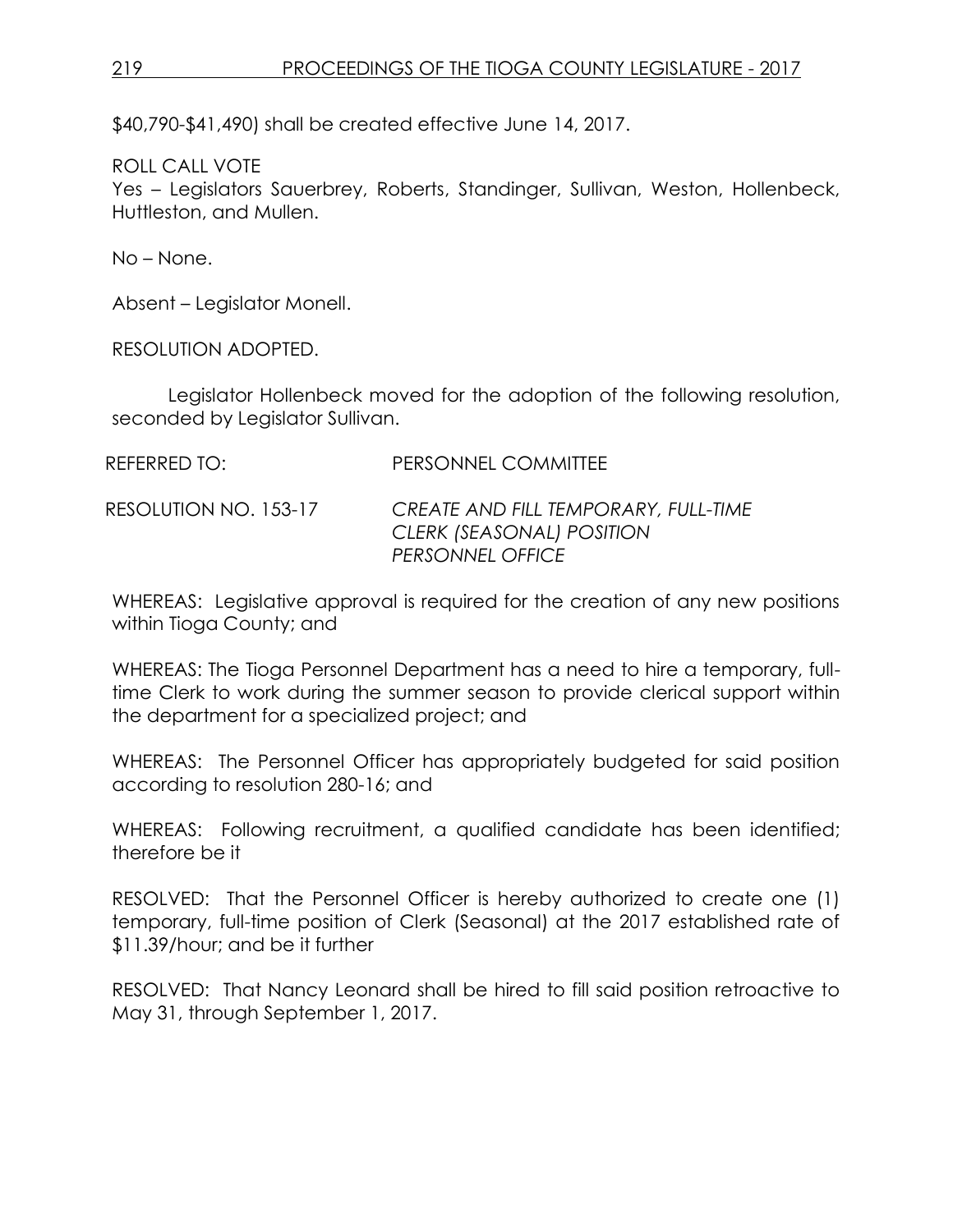Yes – Legislators Sauerbrey, Roberts, Standinger, Sullivan, Weston, Hollenbeck, Huttleston, and Mullen.

No – None.

Absent – Legislator Monell.

RESOLUTION ADOPTED.

Legislator Standinger moved for the adoption of the following resolution, seconded by Legislator Sullivan.

| REFERRED TO:          | <b>HEALTH AND HUMAN SERVICES COMMITTEE</b><br>PERSONNEL COMMITTEE                                                 |
|-----------------------|-------------------------------------------------------------------------------------------------------------------|
| RESOLUTION NO. 154-17 | CREATE AND FILL PERMANENT, FULL-TIME<br>SENIOR CLINICAL SOCIAL WORKER<br><b>POSITION</b><br><b>MENTAL HYGIENE</b> |

WHEREAS: Legislative approval is required for the creation of any new positions within Tioga County; and

WHEREAS: The Mental Hygiene Department has received a request to provide services from the Waverly Central School District starting with the 2017/2018 school year; and

WHEREAS: The Director of Community Services is able to provide the level of services requested by retaining an additional Senior Clinical Social Worker; and

WHEREAS: Funding for the position includes \$25,000 annually from a contract with Waverly Central School District and the balance from increased fee-forservice revenue; therefore be it

RESOLVED: That the Director of Community Services is hereby authorized to create one (1) permanent, full-time position of Senior Clinical Social Worker at an annual rate of \$55,740 (CSEA SG XVII) effective June 14, 2017 and be allowed to fill said position prior to the start of the 2017/2018 school year; and be it further

RESOLVED: That if an appropriate eligible list is not available, a provisional appointment may be made; and be it further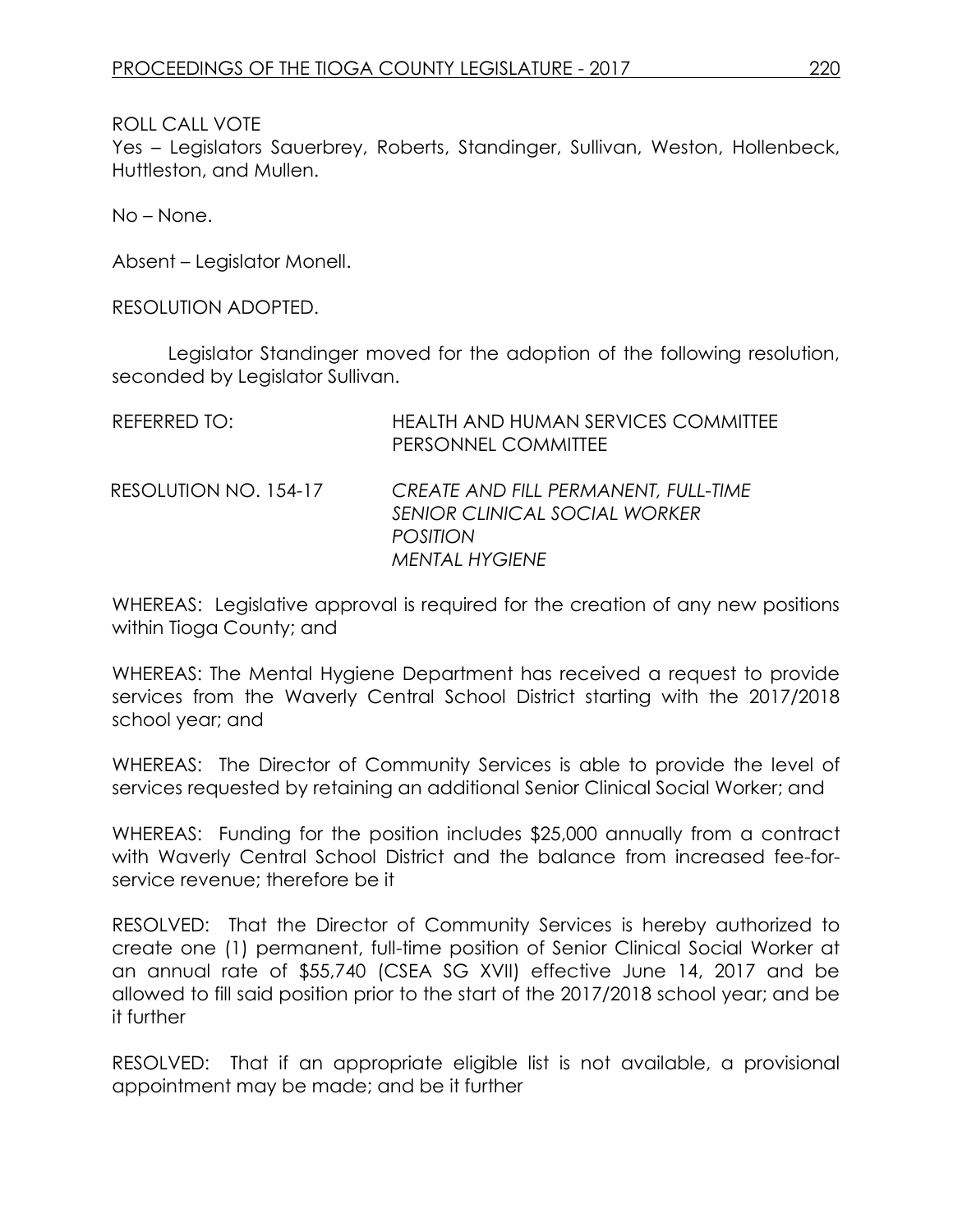RESOLVED: That the Mental Hygiene Department's 2017 authorized full-time headcount shall increase from 30 to 31; and be it further

RESOLVED: That funding be appropriated as follows for the remainder of 2017:

|     | From: A4310 416200 | <b>Mental Health Fees</b>          | \$34,021.07  |
|-----|--------------------|------------------------------------|--------------|
| To: | A4310 510010       | Full Time Salary                   | \$23,224.96  |
|     | A4310 581088       | <b>State Retirement Fringe</b>     | \$2,270.83   |
|     | A4310 583088       | Social Security Fringe             | \$1,647.08   |
|     | A4310 584088       | <b>Workers Compensation Fringe</b> | 700.83<br>ß. |
|     | A4310 585588       | <b>Disability Insurance Fringe</b> | 53.75<br>\$  |
|     | A4310 586088       | Health Insurance Fringe            | \$6,116.53   |
|     | A4310 588988       | Eap Fringe                         | 7.09         |

ROLL CALL VOTE

Yes – Legislators Sauerbrey, Roberts, Standinger, Sullivan, Weston, Hollenbeck, Huttleston, and Mullen.

No – None.

Absent – Legislator Monell.

RESOLUTION ADOPTED.

Legislator Standinger moved for the adoption of the following resolution, seconded by Legislator Sullivan.

| REFERRED TO:          | <b>HEALTH AND HUMAN SERVICES COMMITTEE</b><br>PERSONNEL COMMITTEE                                                            |
|-----------------------|------------------------------------------------------------------------------------------------------------------------------|
| RESOLUTION NO. 155-17 | CREATE AND FILL PERMANENT, FULL-TIME<br><b>MEDICAL DIRECTOR – MENTAL HYGIENE</b><br><b>POSITION</b><br><b>MENTAL HYGIENE</b> |

WHEREAS: Legislative approval is required for the creation of any new positions within Tioga County; and

WHEREAS: The Mental Hygiene Department is in need of a licensed Psychiatrist to function as a director of clinical services provided by the department; and

WHEREAS: The Director of Community Services has submitted a new position duties statement to the Personnel Department; and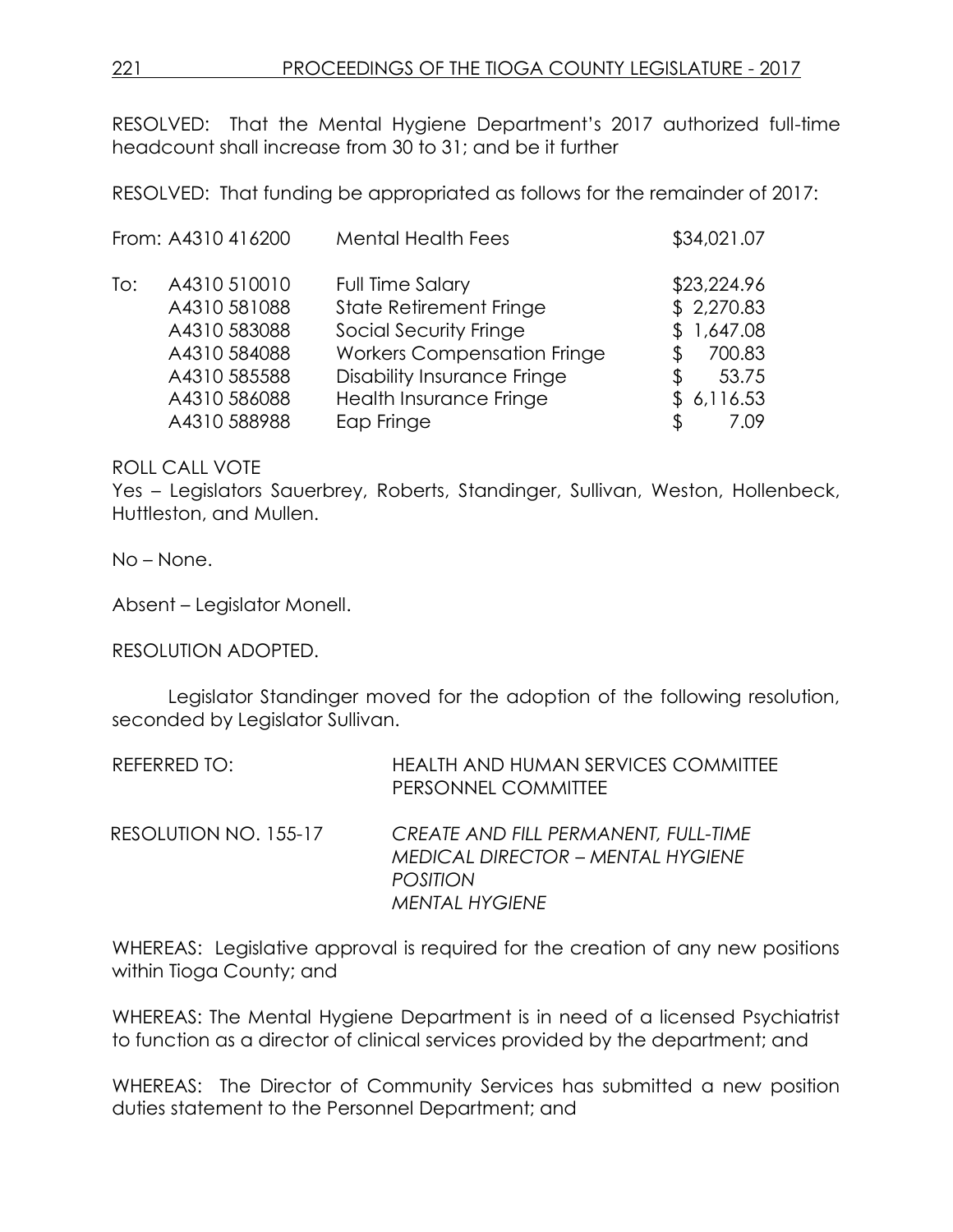WHEREAS: Funding for the position partially exists in the Mental Health Budget; therefore be it

RESOLVED: That the Director of Community Services is hereby authorized to create one (1) permanent, full-time position of Medical Director – Mental Hygiene (non-union) effective June 14, 2017; and be it further

RESOLVED: That the Director of Community Services is authorized to appoint John Bezirganian, M.D. to said position at an annual, non-union salary of \$175,000.00, effective July 10, 2017; and be it further

RESOLVED: That the Mental Hygiene Department's 2017 authorized full-time headcount shall increase from 31 to 32; and be it further

RESOLVED: That funding shall be transferred as follows for the remainder of 2017:

| From: A4310 540140 Mental Health Contracting Services | \$72,328.80 |  |
|-------------------------------------------------------|-------------|--|
|                                                       |             |  |

|  | lo: | A4310 510010 Mental Health Full Time | \$72,328.80 |
|--|-----|--------------------------------------|-------------|
|--|-----|--------------------------------------|-------------|

And be it further

RESOLVED: That a budget modification shall be as follows:

| From: A4310 416200 Mental Health Fees | \$12,054.80 |
|---------------------------------------|-------------|
|                                       |             |

To: A4310 510010 Mental Health Full Time \$12,054.80

And be it further

RESOLVED: That a budget modification from fund balance is as follows:

| To: | A4310 581088 State Retirement Fringe      | \$3,130.36   |
|-----|-------------------------------------------|--------------|
|     | A4310 583088 Social Security Fringe       | \$6,008.11   |
|     | A4310 584088 Workers' Compensation Fringe | 810.91       |
|     | A4310 585588 Disability Insurance Fringe  | 62.43<br>\$. |
|     | A4310 586088 Health Insurance Fringe      | \$10,039.13  |
|     | A4310 588988 EAP Fringe                   | \$.<br>8.41  |
|     |                                           |              |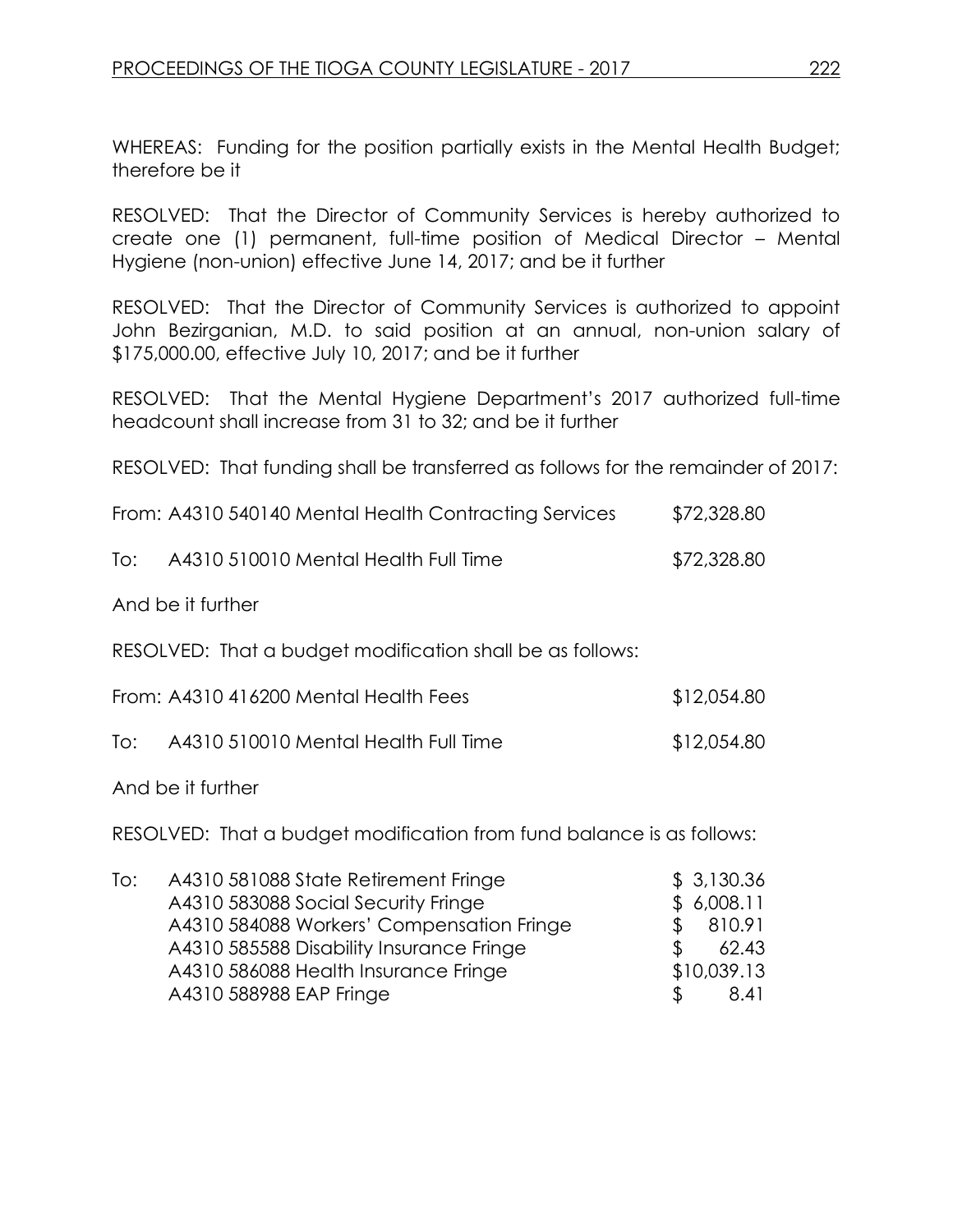Yes – Legislators Sauerbrey, Roberts, Standinger, Sullivan, Weston, Hollenbeck, Huttleston, and Mullen.

No – None.

Absent – Legislator Monell.

RESOLUTION ADOPTED.

Legislator Hollenbeck made a motion to have the following late-filed resolutions considered, seconded by Legislator Mullen and carried.

Legislator Sullivan moved for the adoption of the following resolution, seconded by Legislator Weston.

| REFERRED TO:          | INFORMATION TECHNOLOGY                            |  |  |                                   |
|-----------------------|---------------------------------------------------|--|--|-----------------------------------|
| RESOLUTION NO. 156-17 | HARDWARE FROM CAPITAL<br>HARDWARE RESERVE ACCOUNT |  |  | AUTHORIZE PAYMENT FOR FIBER-OPTIC |

WHEREAS: The County Information Technology and Communication Services department is managing a project to create a redundant communications network between County buildings to enhance emergency preparedness; and

WHEREAS: The ITCS department has worked with the Emergency Management Office and Sheriff's Department to secure grant funding for a majority of the project; and

WHEREAS: The ITCS department has identified a potential gap in the funding provided by grants and the total cost of the project of \$52,000; and

WHEREAS: The ITCS department, after consultation with the Budget Officer, believes these funds should be supplied from the Hardware Reserve Account; therefore be it

RESOLVED: That the Tioga County Legislature authorizes the allocation of \$52,000 from the Capital Hardware Reserve Account; and be it further

RESOLVED: That the funds be transferred from Capital Hardware Reserve Account to Information Technology Capital Account as follows: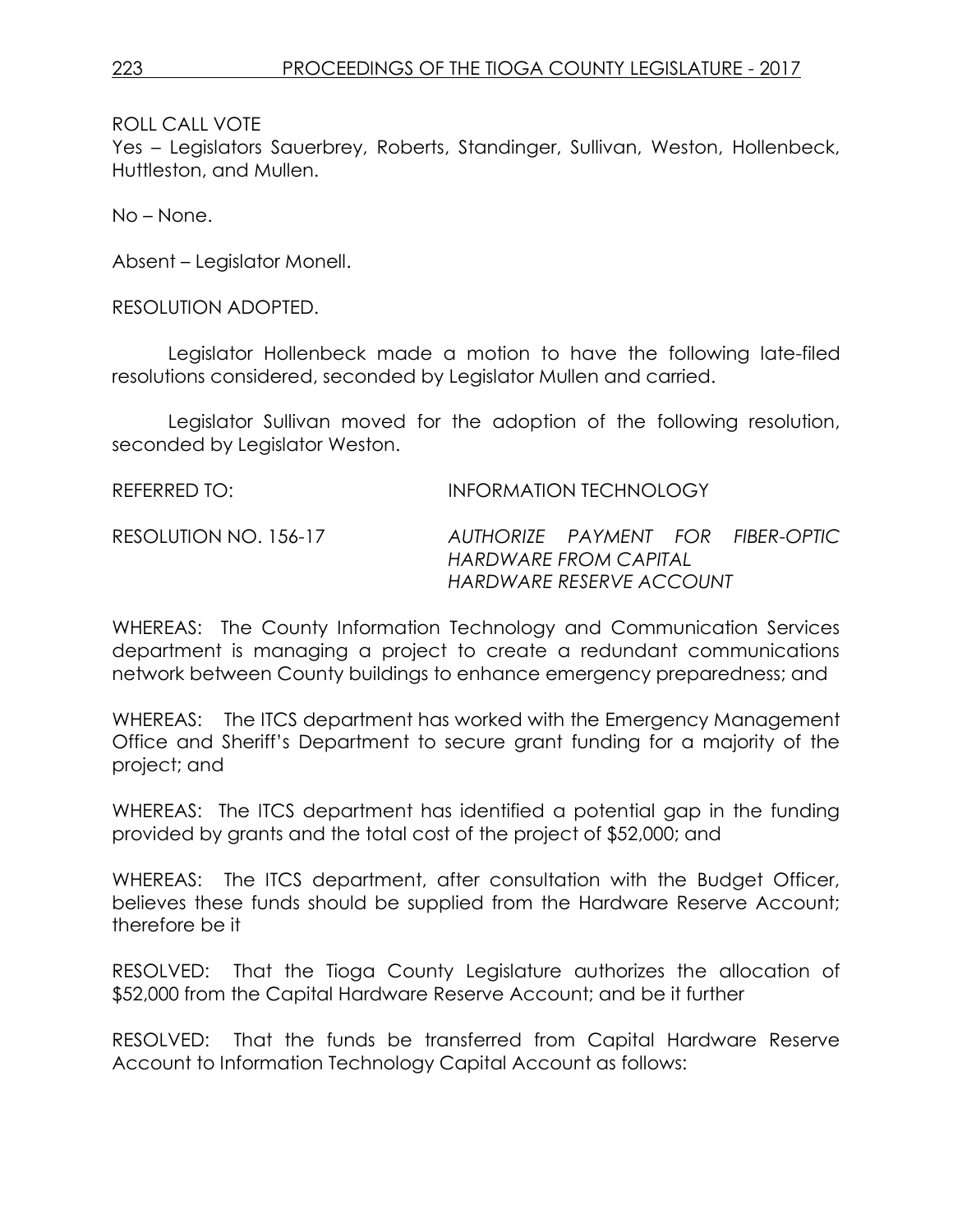|     | From: H387805 Capital Hardware Reserve Account | \$52,000 |
|-----|------------------------------------------------|----------|
| To: | H1680 520989 Fiber Optic Lines                 | \$52,000 |

Yes – Legislators Sauerbrey, Roberts, Standinger, Sullivan, Weston, Hollenbeck, Huttleston, and Mullen.

No – None.

Absent – Legislator Monell.

RESOLUTION ADOPTED.

Legislator Sullivan moved for the adoption of the following resolution, seconded by Legislator Mullen.

REFERRED TO: LEGISLATIVE WORKSESSION

RESOLUTION NO. 157-17 *AUTHORIZE UNACCREDITED INTERNSHIP (PUBLIC WORKS)*

WHEREAS: The Solid Waste division of the Public Works Department has identified a project for which an internship would be suitable for Summer 2017; and

WHEREAS: The selected student is enrolled at SUNY ESF in the Sustainable Energy Management program but will not earn college credits for this internship; and

WHEREAS: Policy 56, Section 1 allows for unaccredited internships if authorized by the Legislature; therefore be it

RESOLVED: That the Public Works Department is hereby authorized to have an unaccredited intern in the Solid Waste division; and be it further

RESOLVED: That Public Works is to follow the protocols in the rest of Policy 56.